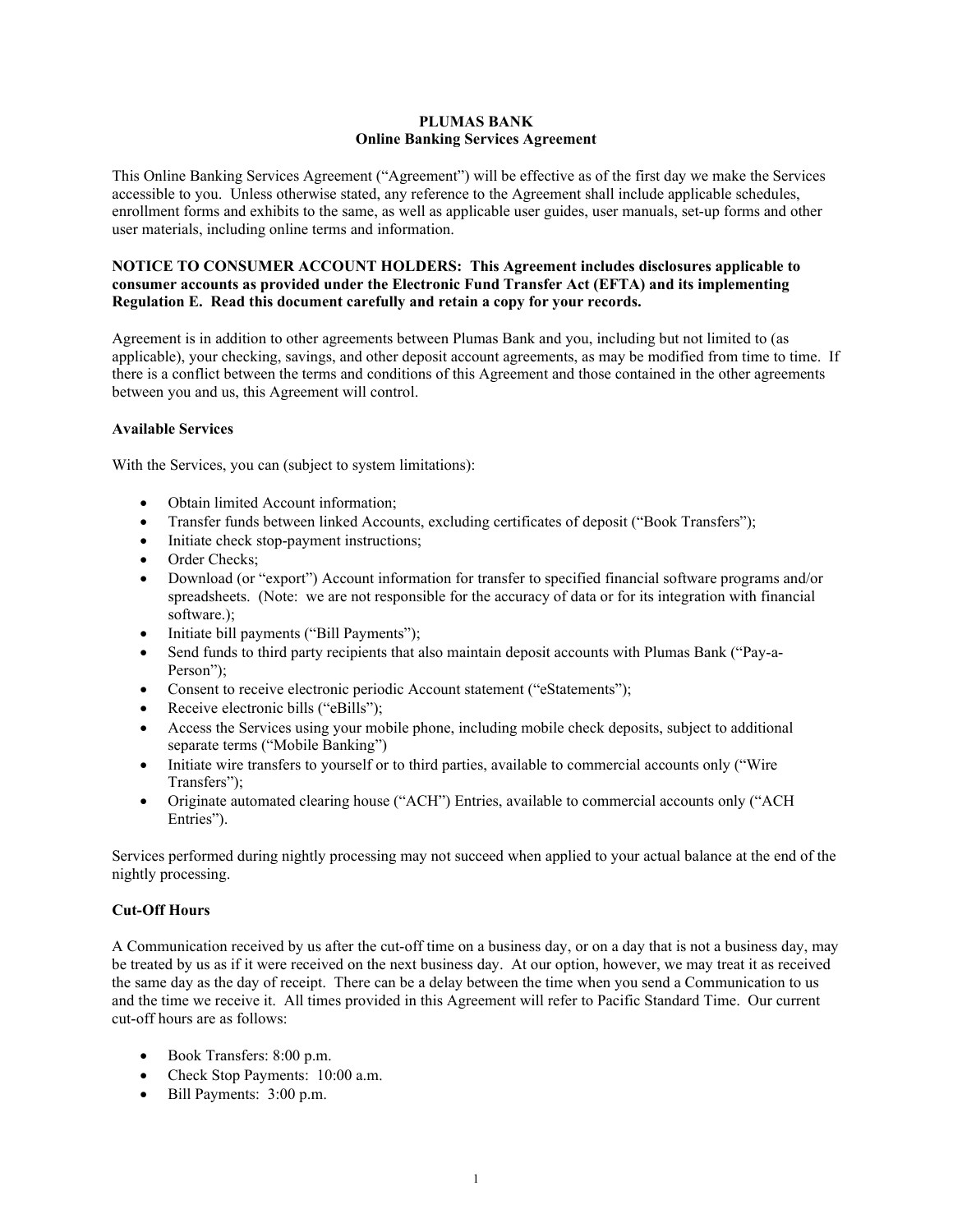- Pay-a-Person: 8:00 p.m.
- Wire Transfers: 1:30 p.m.
- ACH Entries: 10:00 a.m.

# **General Terms**

*Definitions*. In this Agreement, defined terms have the meaning given to them. In addition:

- An "account" means any deposit account you maintain with us and can include all accounts and products you use with us. Your "Account" refers to the account(s) you have designated as the account accessible to the Services.
- The "Administrator" is a person who is able to provide Security Codes, to and establish access and use authority and/or limitations for Sub-Users.
- An "authorized representative" is a person with authority of any kind with respect to an Account.
- Your "available balance", "available funds" and similar words mean the balance in your Account as determined under our funds availability policy.
- A "business" is anyone other than a consumer who owns an Account with respect to which a Service is requested. A business includes a sole proprietor, corporation, partnership, limited liability company, unincorporated association or any person not a consumer.
- "Communication(s)" means instructions and actions from you (or attributable to you under this Agreement or otherwise) received by us through the Services.
- A "payment order" is a payment order as defined under Section  $11103(a)(1)$ , as amended or revised, of the California Commercial Code, and includes a Communication received by us instructing us to pay, or to cause another bank to pay, a fixed or determinable amount of money to a you, to a third party or to any other beneficiary.
- A "commercial account" shall mean an account that is not established primarily for personal, family or household purposes, or is otherwise not a "consumer account" under the EFTA.
- A "consumer account" shall mean an account that is established primarily for personal, family or household purposes, and is subject to the EFTA as a "consumer account."
- Your "Security Codes" are the credentials (such as codes and passwords) that are associated with you and used by us to verify the authenticity of Communications from you. Security Codes are used to access Accounts and to use the Services. The Security Codes include any supplemental or alternative method used to verify the authenticity of Communications that may be offered or presented to you by us from time to time.
- The "Service $(s)$ " are the on-line banking interface and the banking services described in this Agreement.
- A "Sub-User" is a person other than the Administrator who uses Security Codes to access a Service. The Administrator (and not the Bank) controls the designation of Sub-Users and the access or other limitations (if any) placed on a Sub-User's use of the Services.
- "Supporting Documents" refers to supporting materials made available by us and includes any schedules, and exhibits, user guides, user manuals, set-up or enrollment forms and other user materials, including online terms and information.
- The word "includes" means "including but not limited to" the examples given.
- The word "may," when used in reference to us, means at our option and sole discretion. Action (or inaction) that we "may" take is authorized by you and allowed to us, but is not required. You agree that we will not be liable for any action taken or any failure to act when action or inaction is at our discretion.
- The words "we," "us", "our", "Bank" and similar terms are used to refer to Plumas Bank.
- The words "you", "your," and similar terms are used to refer to the person entering into this Agreement and to the each person who is an owner of or has an interest in an Account together with the owner's authorized representatives.

*Agreement*. We may act on requests for information, or requests to facilitate any Service requested on or associated with an Account, from any Account owner (including joint owners) or their authorized representatives. Each time you use our Services or you permit any other person to use our Services, you are agreeing to the terms and conditions that we have set out in this Agreement, including any instructional materials regarding the Services, including instructions presented to you at our website, as amended. You agree not to resell or offer a Service to another, or to process any transactions for others using a Service. If you are a natural person, you certify that you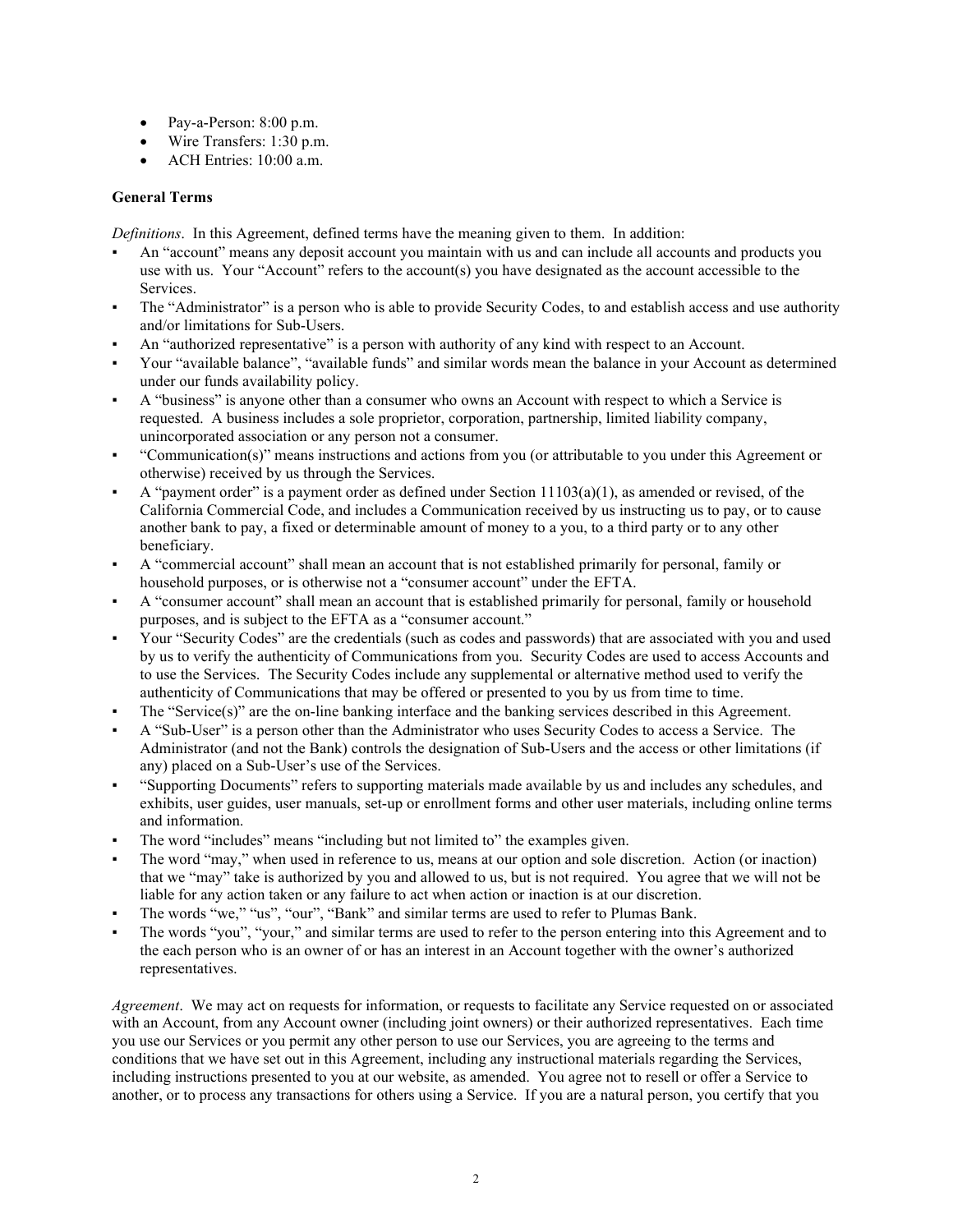are at least 18 years or older. You authorize us to obtain information about you from others (including credit reporting agencies) as part of our review of your enrollment application and from time to time thereafter. You agree to provide us with information as we request, from time to time.

You expressly agree that you are not, and you agree to take no action that would result in your being deemed or treated as, a money service business under any applicable state or federal law, except to the extent that you have specifically and in writing previously informed us that you are a money service business.

*Eligible Accounts*. If you wish to add a new Account to, or remove an existing Account from, Service access, you must call us at 888.375.8627. We are not, however, obligated to establish access to any or all of your Accounts, and not all Services may be available with all Accounts. Some Services may not be available without special application to and approval by us, or may be limited to specific types of Accounts.

Eligible Accounts include the following types: checking, money market, savings, and time deposits. In some cases, we may allow loans and lines of credit to be linked, in which case you agree that the relevant loan agreement, note or other document is modified to the extent necessary to allow the transfers or other Services that may be utilized. We may process transactions from loan Accounts without regard to access limitations in any loan documentation or agreements. Certificates of deposit are time deposits where early withdrawals may result. No online transactional activity is allowed on certificates of deposit, which are view only. Accessibility to Accounts may vary based on the Service(s) you use.

You agree to review the configuration of your Account(s) at commencement of the Services, and periodically thereafter, and, for commercial accounts (as applicable), to restrict Sub-User access to Accounts and to specific Services on these Accounts in accordance with your risk assessment.

*Prerequisites for Enrolling in the Online Banking Services.* Prior to enrolling in the Services, you should verify that you have the required technology necessary to access the Services and to retain a copy of this Agreement. In order to enroll in the Services:

- You must have the required hardware and software needed to access the Services;
- You must have an eligible account with us;
- Your account with us must be in good standing;
- If you are an individual, you must be at least 18 years of age; and
- If you enroll in mobile deposit, you must also meet the minimum balance, non-NSF history, and other parameters established by us, in our discretion;
- If you enroll for our bill payment services, you must also be a resident of the United States or its possessions.

*Sufficient Funds*. You must have sufficient available funds in your Account to cover the amount of any transaction that would be charged to your Account. Subject to limitations set out in this Agreement, you can request payments up to the amount of available funds or available credit in your Account. We may hold (or "freeze") funds at any time after you have initiated a Service for any reason, including as a means of reducing risks that there will be insufficient funds for completing the Service. If we do hold funds, we may treat the held funds as not available for other purposes, and reject other transactions (for example, checks or other transfer instructions). If you do not have sufficient or available funds or credit, you may be charged an overdraft or other fee (such as fees for returned checks or other electronic items), as set forth herein and in the Service Fees and Charges Section of this Agreement. Nothing in this Agreement, or any course of dealing between us, shall be construed as our commitment or obligation to lend you money.

*ACCESS RESTRICTIONS WAIVER*: Your Accounts may be subject to access restrictions when you conduct transactions in person or when you are using systems other than with a Service. If access restrictions exist, they do not apply to your use of the Services. We may limit or deny Services to you if there are access restrictions. Conversely, we may process your transactions based on Communications without regard to or any need to comply with access restrictions otherwise applicable to your Accounts.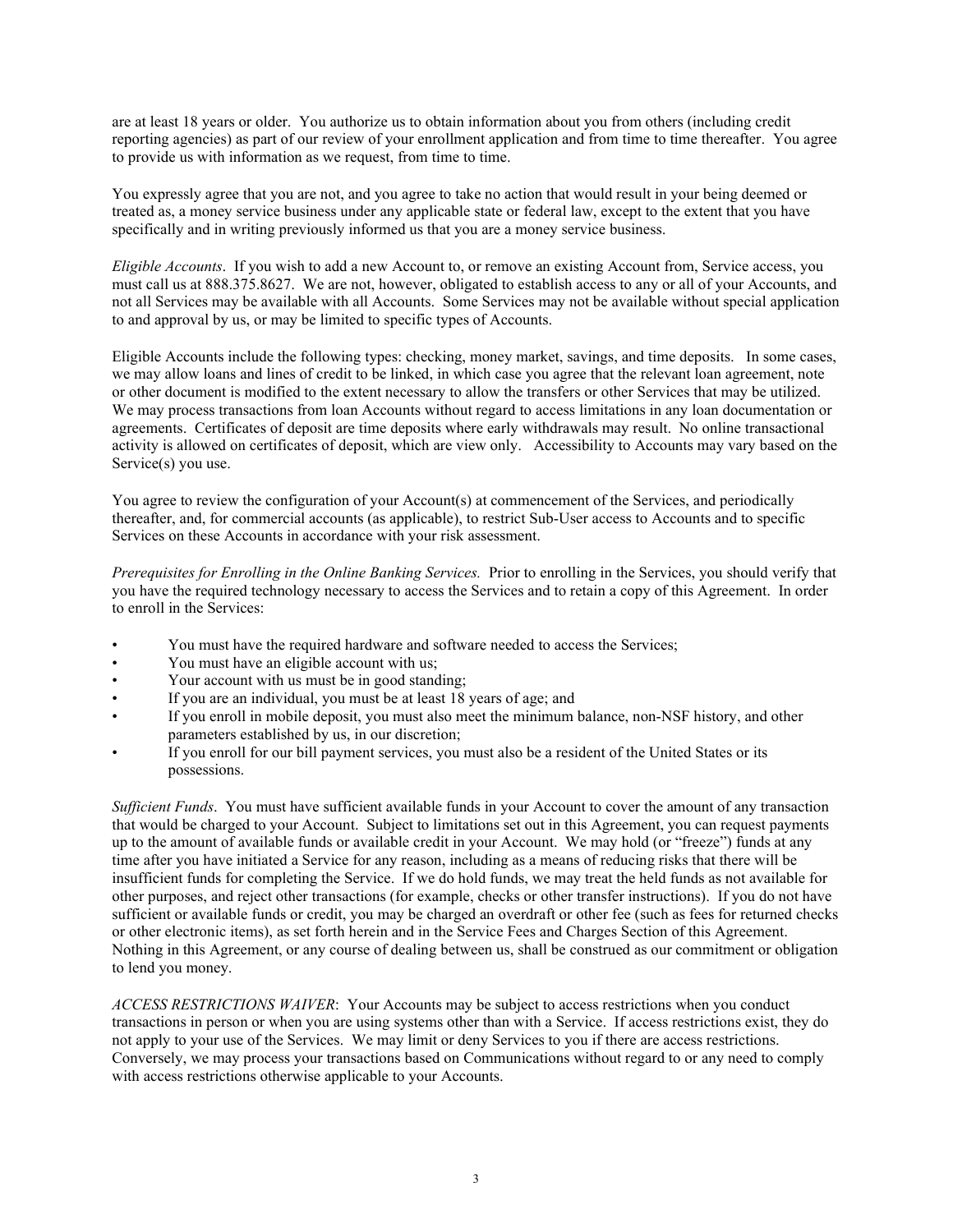*Compliance with Laws and Rules*. You agree to comply with all state and federal laws, rules and regulations applicable to you and to your use of the Services (the "Laws"), including the operating rules of all systems used to provide Services to you (the "Rules"), and to provide evidence reasonably satisfactory to us of the same if requested by us. You agree not to use the Service for any illegal purpose, including but not limited to illegal Internet gambling. Without limitation, you agree and acknowledge that the Services may not be used by you in violation of the laws of the United States, including sanction laws administered by the Office of Foreign Asset Controls. You acknowledge and agree that the software you use to access Services may be subject to restrictions and controls imposed by the Export Administration Act and the Export Administration Regulations. You agree and certify that neither the software nor any direct product thereof is being or will be used by you for any purpose prohibited by these Acts.

Additionally, each Account and the Services will be subject to and governed by the following:

- The terms or instructions appearing on a screen when using a Service;
- Our deposit account agreement, and our rules, procedures and policies;
- Applicable provisions of the rules of the National Automated Clearing House Association (NACHA) for bill payments facilitated through the ACH;
- Applicable state and federal laws, rules and regulations; and
- The rules of other funds transfer systems when used in connection with a Service.

Nothing in this Agreement relieves you of any obligation you may have under the Laws or the Rules, and this Agreement is deemed modified to the extent necessary to allow or require you to comply with the same. You will implement and maintain procedures, including retention of legal or compliance services, to ensure that you are able to comply with all current and future Laws and Rules, including any changes to them. We are not obligated to provide information, updates or notice of or regarding the Laws or the Rules, even if we are aware of the same and of the potential for material impact on you and your use of the Services, and your indemnification and other obligations to us are not relieved or reduced by our not providing the same to you. If we do provide information, updates or notices of or regarding the Laws or the Rules to you, we are not responsible for the accuracy of the same and may discontinue doing so at any time.

*Electronic Records and Signatures*. When any Service generates items or transactions to be charged to your Account, you agree that we may charge the affected Account without requiring your signature on an item and without prior notice to you. Any transactions resulting from your instructions which we receive in your name and under your credentials shall be deemed to have been "a writing" and authenticated by you "in writing" for purposes of any law in which a writing or written signature is needed or required. All records maintained by us of transactions under your credentials shall be deemed to have been "signed" and to constitute an "original" when printed from records established and maintained by us or our authorized agent in the normal course of business. You agree not to contest the authorization for, or validity or enforceability of, our electronic records and documents, or the admissibility of copies thereof, under any applicable law relating to whether certain agreements, files or records are to be in writing or signed by the party to be bound thereby. Records and "signed" documents, if introduced as evidence on paper in any judicial or other proceedings, will be admissible to the same extent and under the same conditions as other documentary business records. Upon our written request, you agree to manually sign or place your signature on any paper original of any record or "signed" document which we provide to you containing your purported signature.

*Transfer Limitations*. For certain types of transactions/transfers from a money market or savings account, you are permitted to make no more than six transfers and withdrawals, or combination of them, per calendar month or statement cycle, to another account or to a third party by means of a preauthorized or automatic transfer, or telephonic (including data transmission) agreement, order or instruction, including by check, draft, debit card or similar order by you and payable to third parties. If you exceed these limits, we may impose a fee. Refer to the Service Fees and Charges located a[t www.plumasbank.com.](http://www.plumasbank.com/)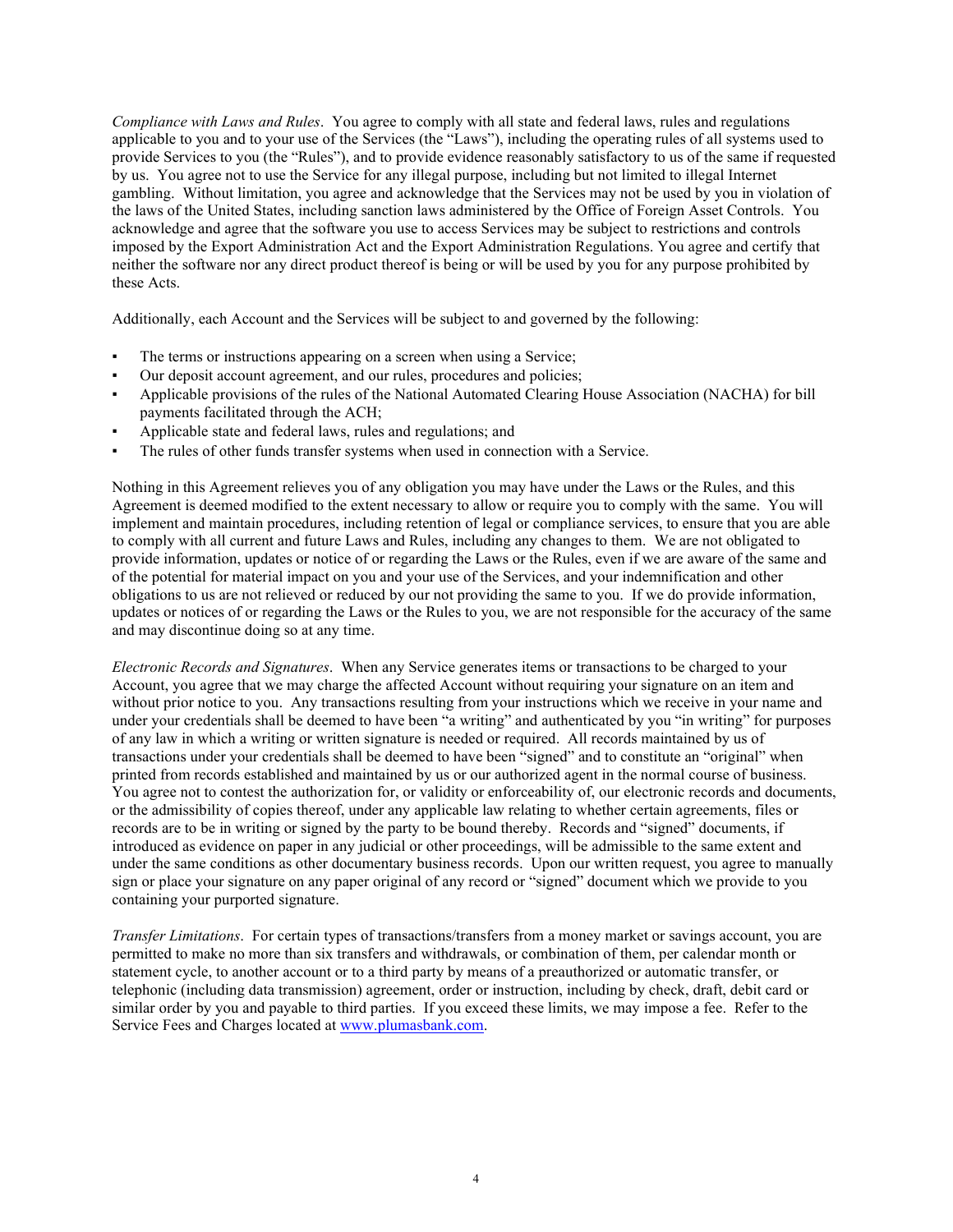### **Computer Equipment and Software to Access the Services**

You are responsible for providing and maintaining any equipment that is necessary for the Services, such as telephones, terminals, modems and computers. You agree to use equipment that is compatible with our programs, systems and equipment, which we may change from time to time. We assume no responsibility for the defects or incompatibility of any computers or software that you use in connection with the Services, even if we have previously approved their use. WE MAKE NO WARRANTY, EXPRESS OR IMPLIED, IN LAW OR IN FACT, INCLUDING BUT NOT LIMITED TO ANY IMPLIED WARRANTY OF FITNESS FOR A PARTICULAR PURPOSE OR OF MERCHANTABILITY, WITH RESPECT TO THE SERVICES, OR ANY COMPUTER PROGRAMS, EQUIPMENT OR SOFTWARE MADE AVAILABLE TO YOU. You agree to notify us promptly if any software or equipment we provide to you becomes defective. Our sole responsibility (if any) in such instances will be to repair or replace the defective software or equipment.

To use the Services, you must have a sufficiently powerful computer hardware and appropriate software. Some Services may require you to download software from our website; in some cases, we may place software on your computer as part of our security and/or verification tools. You agree to maintain the confidentiality of the Security Codes at all times and not to provide access to them to anyone that you do not authorize to access your Accounts through the Services. Encryption of data transmissions does not guarantee privacy. Data transferred via the Services is encrypted in an effort to provide transmission security. Notwithstanding our efforts to insure that the Services are secure, you acknowledge that the Internet is inherently insecure and that all data transfers (including transfer requests and electronic mail) occur openly on the Internet. This means that the data transfers potentially can be monitored and read by others. You expressly acknowledge that any wireless access to the Services initiated by you may not be secure and, in such cases, you assume the risk associated with unauthorized access to the Service and any information contained therein, resulting from such wireless connectivity. For commercial accounts (as applicable), you agree to implement and maintain administrative, technical and physical safeguards to protect against unauthorized access to or use of any Account information which you may access or store on your computer or other data storage systems.

### **Privacy and Confidentiality**

All information gathered from you in connection with using the Service will be governed by the provisions of our consumer privacy policy (applicable to consumer accounts only), as well as our online privacy policy, which you agree to review by accessing on our homepage.

In addition, we will disclose information to third parties about your account or the transfers you make:

- Where it is necessary for completing transfers;
- In order to verify the existence and condition of your account for a third party, such as a credit bureau or merchant;
- In order to comply with government agency or court orders; or
- If you give us your written permission.

### **Linking Accounts**

Accounts which are "linked" under the Services must have identical owners. Any signer on any linked Account, acting alone, is authorized by you to access and use Services for any other linked Account, whether or not that person would be authorized to transact on the other linked Account in the absence of this Agreement.

As to commercial accounts (as applicable), you represent and warrant that you have authorization from the Account owner to engage in each Service used by you affecting an Account that is linked. You make this representation and warranty at the time the Accounts are linked and each time you use a Service to access or transact on an Account. These representations and warranties are in addition to any others contained in this Agreement or in any supplemental agreements that may be required by us.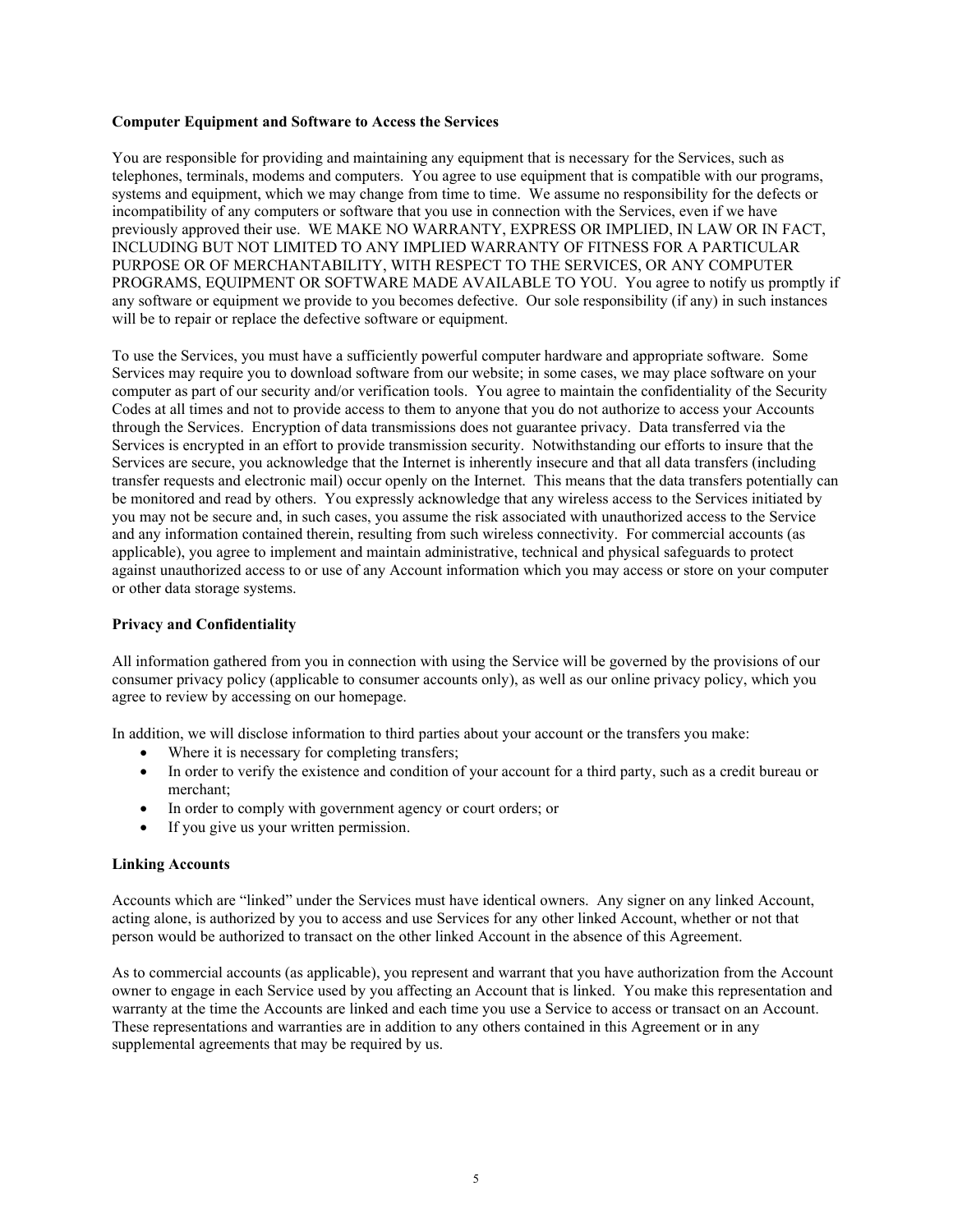### **Security Code Credentials**

During your enrollment for the Services, you are required to select or will be assigned certain numbers, codes, marks, signs, public keys or other means of authenticating your identity and electronic communications in your name. These may include a customer number, logon name, and password. These credentials, with the other components of your Security Codes, will give access to your Accounts through the Service.

You agree to change all passwords with sufficient frequency so as to protect confidentiality, and in any event no less frequently than every 90 days.

You agree to keep all Security Codes confidential; you agree not to write them down. Passwords should not be easy to guess: for example, your children's or pet's names, birth dates, addresses or other easily recognized identification related to you. It is also recommended you do not have your browser automatically remember your password. We may offer to you or require you to use additional authentication tools or methods from time to time. If you choose not to implement supplemental authentication tools, your access to some or all Services may be limited. The term "Security Codes" will include any supplemental authentication tools that are used by you.

### **Contact In Event of Unauthorized Transfer**

If you believe any part of your Security Code, including your password, has been lost or stolen call:

888.375.8627 or write: Plumas Bank 35 S. Lindan Avenue Quincy, CA 95971

You should also call the number or write to the address listed above if you believe a transfer has been made using the information from your check without your permission.

### **Email**

While access to us through the secure email function of the Services is "on-line," messages sent to us through email are not reviewed by our personnel immediately after they are sent. If immediate attention is required, you must contact us by telephone or in person.

Your email messages may be acted upon by us if received in a manner and in a time providing us a reasonable opportunity to act. Nevertheless, unless otherwise provided herein, email messages will not serve as a substitute for any requirement imposed on you to provide us with "written" notice.

Email or messages sent by us to you will be deemed received by you when sent by us to you at your email address as shown on our records. You agree to notify us (using the Service or otherwise in form acceptable to us) whenever your email address changes. You agree that information or messages made available to you via the Services will be deemed received by you when first posted on our website or made available to you. You agree to access the Service from time to time, in no event less than monthly, to access this information or the messages.

### **Bill Payment Service**

*Generally*. When using the Bill Payment Service, you must designate the Account ("Bill Payment Account") from which the Bill Payments are to be made, the complete name of the payee, your Account number and the payee's remittance address (as exactly as shown on the billing statement or invoice), the amount of the payment and the date you want the payment to be processed from your Bill Payment Account ("Payment Processing Date").

*Use of Vendors; Use of Information*. We may use one or more bill payment vendor(s) to provide the Bill Payment Service, and you understand that various financial intermediaries and their servicers may be involved in processing any one of your Bill Payment instructions. These intermediaries may benefit from interest that accrues on Bill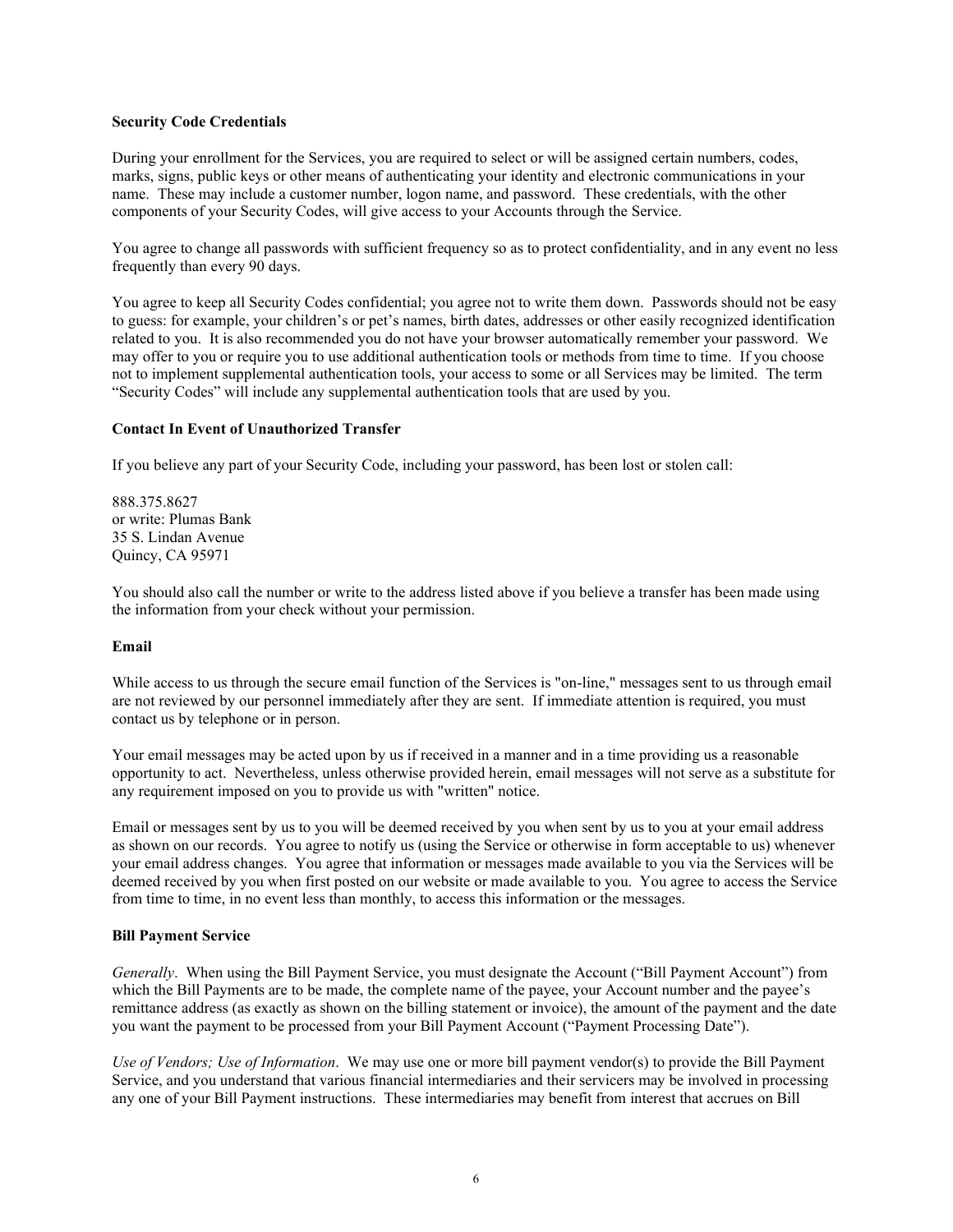Payments between the time your Bill Payment Account is debited and the time the payee is paid. Any information you provide may be used by us or any of these other parties to complete or otherwise deal with your transaction or comply with any laws, rules or regulations. If there is a dispute between you and us, or between us and any other person (including any merchant, payee, financial institution or other intended or actual recipient of any Bill Payment), you authorize us to obtain information regarding you, your Account and your Bill Payment obligations (or the absence of them) from any party that was involved in the Bill Payment transaction or that might otherwise assist in the resolution of the dispute or problem. This may include financial and other information.

*Setting-Up Payees*. When you sign onto the Bill Payment Service, you must establish your list of payees. A payee is anyone, including us, that you designate to receive a Bill Payment; provided that we accept the payee for the Bill Payment Service. If we accept the payee, then the payee will be placed on your authorized list of payees. Each time you want to initiate a Bill Payment, the payee must be on your authorized list of payees, and if payment will be facilitated electronically to the payee's financial account (rather than by paper check) the payee's receiving financial account must be within the United States.

We are not responsible if a Bill Payment is not made to a payee because you provided us with incomplete, incorrect or outdated information regarding the payee or we attempted to make a payment to a payee that is not on your authorized list of payees. Also, we reserve the right to refuse to approve a payee for your authorized list of payees and to otherwise prohibit payment to a payee via the Bill Payment Service.

*Payment Methods*. We reserve the right to select the method in which to remit funds on your behalf. These payment methods may include, but may not be limited to, an electronic payment, an electronic check payment (where the check is drawn off Bank's third party service provider's account), or a demand draft payment (where a negotiable instrument is created and drawn off of your Bill Payment Account).

*One-Time Payment*. You can use the Bill Payment Service to make a one-time Bill Payment. A one-time Bill Payment will be processed on the Payment Processing Date; provided that the Payment Processing Date selected by you is a business day and you submit your one time Bill Payment instruction prior to the Bill Payment cut-off hour for that date. If you select a Payment Processing Date that is not a business day or submit your Bill Payment instruction after the Bill Payment cut-off hour for that date, then the Payment Processing Date will be the next business day.

*Recurring Payments*. You can use the Bill Payment Service to make recurring Bill Payments. The Bill Payment Service will allow you to schedule Bill Payment instructions that will cause a Bill Payment to be processed from the selected Bill Payment Account on your selected frequency on an ongoing basis. However, if the future Payment Processing Date is on a non-business day, then the new future Payment Processing Date may be the next business day.

*Available Funds*. For Bill Payments, you will need to have sufficient available funds in your designated Bill Payment Account to cover the amount of the Bill Payment on the Payment Processing Date. If payment is facilitated using a demand draft drawn directly against the Bill Payment Account, sufficient available funds must remain on deposit in the Bill Payment Account until the demand draft has cleared. You can initiate Bill Payments up to the available funds in your Bill Payment Account, plus any linked credit or other overdraft facility (as applicable). If you exceed these limits, then we may prevent (or reverse) Bill Payments in any order and in any amount that we choose, even if the result is to reduce your transactions to a level below the amounts needed to pay your bills.

*Non-Recommended Payees*. We do not recommend that you use the Bill Payment Service to pay your federal, state or local taxes, courts or other governmental entities. These agencies normally require an accompanying coupon, which cannot be provided via the Bill Payment Service. We will not be liable for penalties, interest or other damages of any kind if you try to use the Bill Payment Service to remit or pay money for taxes, or to courts or governmental agencies.

*Scheduling Payments in Advance of the Due Date*. The Payment Processing Date is the date that we will initiate the Bill Payment. Bill Payments should be scheduled sufficiently in advance of the due date of your bill ("Due Date") to allow the payee to receive it on the Due Date set by your payee and without taking into account any grace period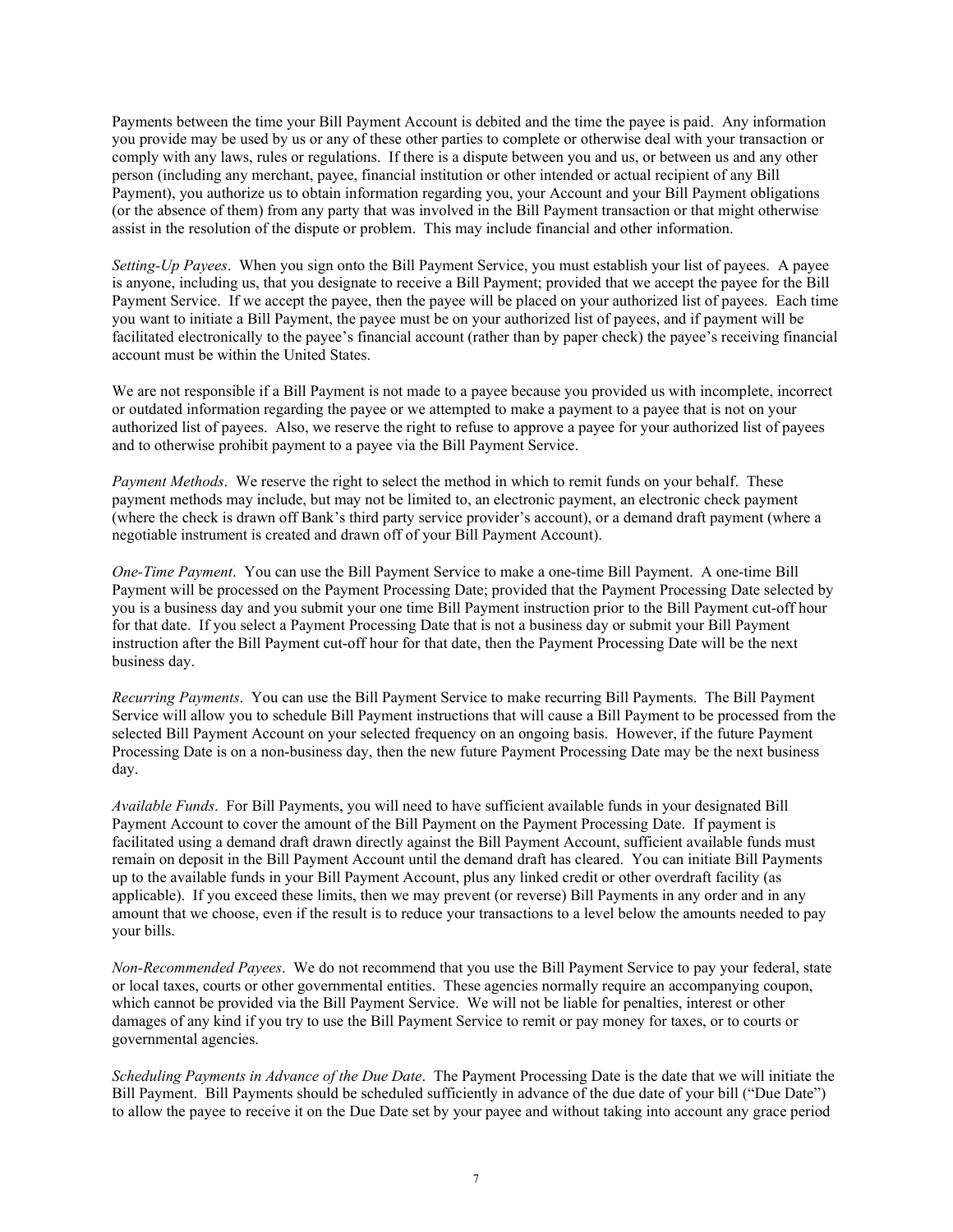that may be offered by your payee. Electronic bills will be paid within three(3) business day of the close of business of the Payment Processing Date. Some companies you pay through the Bill Payment Service are not set up for electronic payment and therefore will receive a paper draft on your behalf. These paper draft payments can take up to five (5) business days to process before the payee receives the payment. You are responsible for ensuring that you initiate a Bill Payment instruction in time for the payment to reach the payee before its Due Date (without taking into account any grace period). You must allow at least five (5) business days, prior to the Due Date, for each Bill Payment instruction to reach the applicable payee. Notwithstanding the foregoing, we may send out your first Bill Payment to a new payee up to eight (8) business days in advance of the Payment Processing Date, and thus the amount of your Bill Payment may be deducted from your Bill Payment Account sooner than a payment/payee relationship that has already been established.

We are not responsible for any damages you may suffer if you do not allow at least eight  $(8)$  business days between the Payment Processing Date and the Due Date of your bill or obligation, without counting any grace period offered by the payee. FOR RECURRING PAYMENT REQUESTS, IF YOU DESIGNATE A PAYMENT PROCESSING DATE OF THE 28TH THROUGH THE 31ST OF A MONTH, THE PAYMENT PROCESSING DATE WILL BE SCHEDULED TO ARRIVE ON THE CALENDAR DAY YOU SELECTED UNLESS THAT MONTH DOES NOT HAVE THE SAME NUMBER OF DAYS IN IT. THEN IT WILL BE SCHEDULED TO ARRIVE ON THE FIRST DAY OF THE FOLLOWING MONTH. Recurring payments will be processed to be received on the Payment Processing Date you have designated, unless such Payment Processing Date falls on a non-business day resulting in your payment being processed to arrive on the NEXT business day.

*Payment Changes and Cancellation*. You may change or cancel a Bill Payment instruction via the Service as long as you submit the change or cancellation request before the cut-off hour prior on the business day prior to the Payment Processing Date for the Bill Payment instruction and you follow the Bill Payment instructions provided by the Bill Payment Service for changes and cancellations.

*Accurate Information on Payees*. The Bill Payment will be processed using the information you supply, and if the information you give to us is inaccurate or incomplete in any way the Bill Payment may be delayed or misdirected. If the Service provides you with a series of options regarding payee address or location, you are responsible for correcting that information if such information does not agree with your records or with your particular bill. We and the others that handle your Bill Payment (including the payee's bank) are entitled to rely on information you supply, such as the payee's account number or the routing number of the payee's bank, even if the name you give to us and the number you give to us identify different persons.

*ACH Entries*. Electronic payments that are made through the ACH are subject to the rules of the ACH, and you agree to be bound by the Operating Rules of the ACH, including the rule making payment to the payee provisional until receipt by the payee's bank of final settlement of the credit transaction. If final settlement is not received, you will not be deemed to have paid the payee the amount of the electronic bill payment. Furthermore, you agree that any payment by us to you for any returned credit entry or credit reversal is provisional until receipt by us of final settlement for such entry. If final settlement is not received, we are entitled to a refund from you of the amount credited and we may charge your account for the amount credited. We may refuse to permit the use of any amount credited for a credit reversal if we believe that there may not be sufficient funds in your account to cover charge back or return of such reversal.

### **eBills**

*eBill Delivery and Presentment*. This feature is for the presentment of electronic bills ("eBill Service") only and it is your sole responsibility to contact your billers ("Billers") directly if you do not receive your statements.

*Information Provided To Biller*. The eBill Service is unable to update or change your personal information such as, but not limited to, name, address, phone numbers and e-mail addresses, with the electronic Biller. Any changes will need to be made by contacting the Biller directly. Additionally, it is your responsibility to maintain all usernames and passwords for all electronic Biller sites. You also agree not to use someone else's information to gain unauthorized access to another person's bill. The eBill Service may, at the request of the Biller, provide to the Biller your e-mail address, service address, or other data specifically requested by the Biller at the time of activating the electronic bill for that Biller, for purposes of the Biller informing you about service and/or bill information.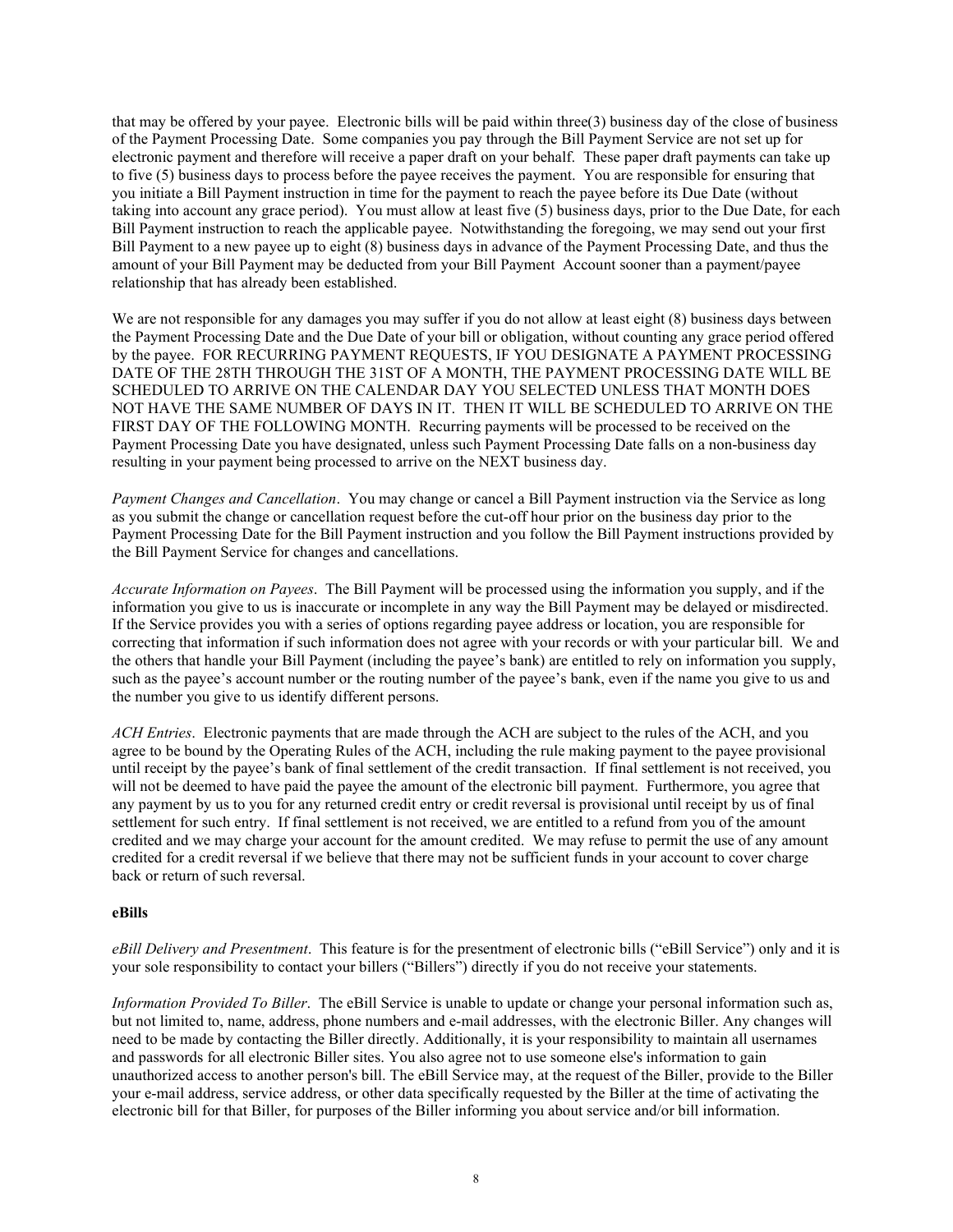*eBill Activation*. Upon activation of the electronic bill feature the eBill Service may notify the Biller of your request to receive electronic billing information. The presentment of your first electronic bill may vary from Biller to Biller and may take up to sixty  $(60)$  days, depending on the billing cycle of each Biller. Additionally, the ability to receive a paper copy of your statement(s) is at the sole discretion of the Biller. While your electronic bill feature is being activated it is your responsibility to keep your accounts current. Each electronic Biller reserves the right to accept or deny your request to receive electronic bills.

*Authorization To Obtain Bill Data*. Your activation of the electronic bill feature for a Biller shall be deemed by us to be your authorization for us to obtain bill data from the Biller on your behalf. For some Billers, you will be asked to provide us with your user name and password for that Biller. By providing us with such information, you authorize us to use the information to obtain your bill data.

*Notification*. The eBill Service will use its best efforts to present all of your electronic bills promptly. In addition to notification within the eBill Service, the eBill Service may send an e-mail notification to the e-mail address listed for your account. It is your sole responsibility to ensure that this information is accurate. In the event you do not receive notification, it is your responsibility to periodically logon to the eBill Service and check on the delivery of new electronic bills. The time for notification may vary from Biller to Biller. You are responsible for ensuring timely payment of all bills.

*Cancellation of Electronic Bill Notification*. The electronic Biller reserves the right to cancel the presentment of electronic bills at any time. You may cancel electronic bill presentment at any time. The timeframe for cancellation of your electronic bill presentment may vary from Biller to Biller. It may take up to sixty (60) days, depending on the billing cycle of each Biller. The eBill Service will notify your electronic Biller(s) as to the change in status of your account, and it is your sole responsibility to make arrangements for an alternative form of bill delivery. The Bill Payment Service will not be responsible for presenting any electronic bills that are already in process at the time of cancellation.

*Non-Delivery of eBill(s)*. You agree to hold us harmless should the Biller fail to deliver your statement(s). You are responsible for ensuring timely payment of all bills. Copies of previously delivered bills must be requested from the Biller directly.

*Accuracy and Dispute of eBill*. We are not responsible for the accuracy of your electronic bill(s). We are only responsible for presenting the information we receive from the Biller. Any discrepancies or disputes regarding the accuracy of your electronic bill summary or detail must be addressed with the Biller directly.

*Transfer Authorization and Processing*. When we receive a P2P instruction from you, you authorize us to debit your Payment Account and remit funds on your behalf to the recipient's account.

*P2P Transfer Cancellation and Refused P2P Transfers*. Once we receive your P2P Payment Order request, it cannot be cancelled.

*Failed, Returned or Intercepted Transfers*. In using the P2P Service, you are requesting us to make transfers for you from your Payment Account. If we are unable to complete the transfer for any reason associated with your Payment Account (for example, there are insufficient funds), the transfer may not be completed.

*Payment Methods*. We reserve the right to select the method in which to remit funds on your behalf to your payees. These payment methods may include, but may not be limited to, an electronic payment, an electronic check payment (where the check is drawn off our third party service provider's account), or a demand draft payment (where a negotiable instrument is created and drawn off of your Payment Account).

*Automated Clearing House Entries*. Payment Orders that are made through the Automated Clearing House ("ACH") ("ACH Payment Orders") are subject to the rules of the ACH, and you agree to be bound by the Operating Rules of the ACH, including the rule making payment to the payee provisional until receipt by the payee's bank of final settlement of the credit transaction. If final settlement is not received, you will not be deemed to have paid the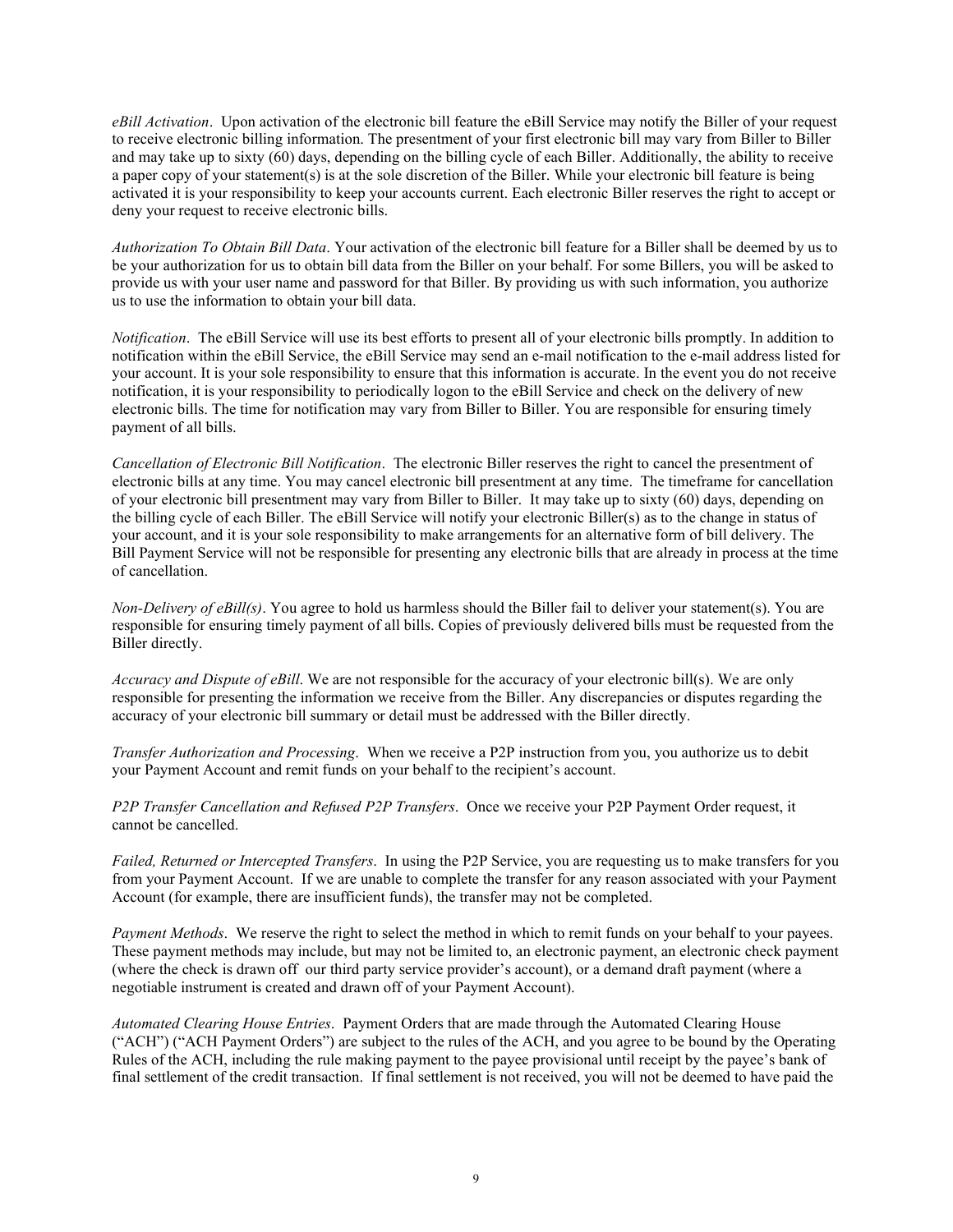payee the amount of the Payment Order. Neither you nor any service provider may initiate corrections to files that have already been transmitted to an ACH operator.

## **Check Stop Payment Services**

You may request a stop payment on a check issued on your Account(s) by completing the form presented as part of the check stop payment Service and submitting all the required information to us ("Check Stop Payment"). All Check Stop Payment requests, renewals, and revocations of stop orders will be subject to our current policy on stop payment requests. For significant or material items, contact us by coming to one of our branches or by telephone in addition to using the Services for Check Stop Payment. You are responsible for reviewing all information available to you to determine whether the check has already been paid, including your account statements. Information available online may not include sufficient historical information to verify whether the check has been paid. Your receipt of a Check Stop Payment confirmation via the Service, or acceptance of your request via the Service, does not conclusively represent whether or not the check has already been paid. In any event, we must receive your Check Stop Payment request sufficiently in advance to provide us with a reasonable opportunity to process your request in sufficient time prior to presentment of the check. There will be a fee assessed for each Check Stop Payment request whether or not we receive the request in time to place the Check Stop Payment. Refer to the Service Fees and Charges Section of this Agreement.

You must give us timely, complete, and accurate information as prompted by the Service, including the check date, payee, EXACT amount of the check, and the check number. If any information is incomplete or inaccurate, we will not be responsible for failing to stop payment on the check.

You may use the Check Stop Payment Service to stop payment on checks that you have written against your Accounts. If you wish to cancel or amend any other Service transaction, you should use the process applicable to that Service, and you will be subject to any limitations or inability to stop applicable to that Service.

You may not use the Check Stop Payment Service to stop payment on any ACH/EFT transaction, point-of-sale ACH/EFT transfer; any cashier's check, certified check or other official institution check you have purchased from us or any check which we have guaranteed. You understand that your Check Stop Payment request is conditional and will not be effective if we have not had a reasonable opportunity to respond to your request, or that stopping payment may subject us to risk of loss or damages under any law or regulation (including clearing house or other processor rules).

A Check Stop Payment request against a check is effective only against the check that is described in the Check Stop Payment request form; and does not cancel or revoke any authorization for future or recurring ACH/EFT transfers by you or by the same biller or originator. A Check Stop Payment request is effective for six (6) months only and will expire automatically, at which time you are responsible for any renewal desired by you for another six (6) month term.

## **Mobile Banking**

If you are enrolled in Mobile Banking, this "Mobile Banking" section will apply to your use of the Service. Some Online Banking Services may not be accessible while using your wireless access device ("Wireless Access Device").

*Access to Mobile Banking.* To utilize the Mobile Banking Services, you must enroll through our Online Banking system. Once you have enrolled for the Mobile Banking Services, designated accounts linked to your Online Banking security codes will be accessible through your Wireless Access Device. Additionally, to access and utilize the Mobile Banking Services you will need a compatible Wireless Access Device. To access Mobile Banking service and functions, your Wireless Access Device must be Internet enabled and connected to the Internet through your mobile communications service provider. In order to properly use the Mobile Banking Services, you should review and follow the instructions provided in our Online Banking system. You agree to accept responsibility for learning how to use the Mobile Banking Services in accordance with the online and mobile application instructions and agree that you will contact us directly if you have any problems with Mobile Banking Services. You also accept responsibility for making sure that you know how to properly use your Wireless Access Device. If you obtain a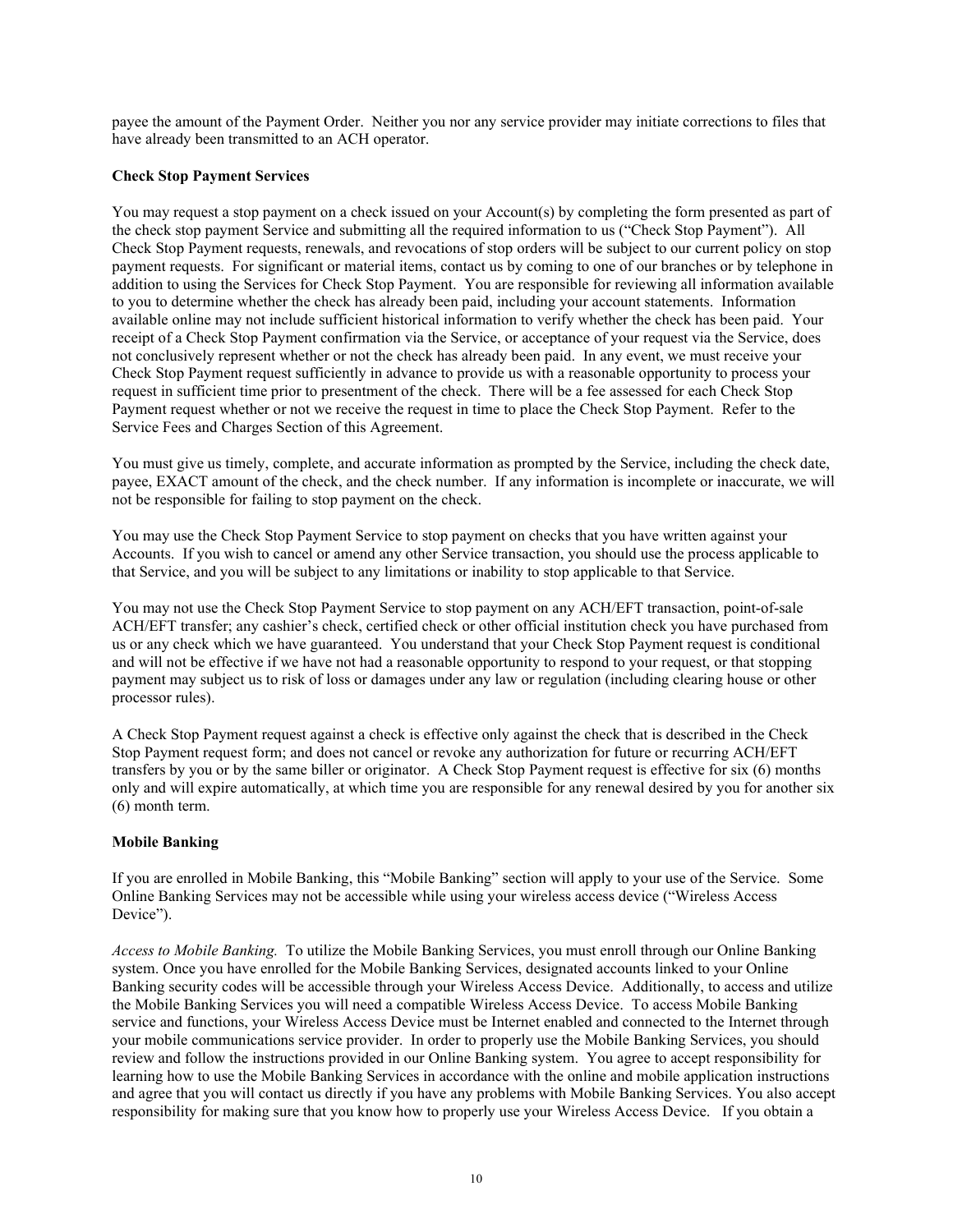different Wireless Access Device, you will be required to download and install software, to that different Wireless Access Device, under the same terms set forth in this Agreement, as amended. You agree to delete all such software from your Wireless Access Device promptly if the licenses or this Agreement terminate for any reason. We reserve the right to change, add to, or terminate services with our third-party software providers, to substitute different software providers, and to enter into or arrange for the provision Mobile Banking Services by other licensors and third-parties.

*Hardware and Software.* You are responsible for obtaining and maintaining the compatible Wireless Access Device required to use the Mobile Banking Service. To the extent we, in our sole discretion, provide any hardware in conjunction with the Mobile Banking Service, the hardware will at all times remain the sole property of Plumas Bank. Upon termination of the Mobile Banking Service, you must promptly return any hardware that we provided to you.

To the extent the Mobile Banking Service involves our having granted you software license ("software") usage rights, such grant shall be a personal, non-exclusive, non-transferable right to access and use the Mobile Banking Service in connection with your use in accordance with this Agreement. The Mobile Banking Services do not involve the sale of software. Nothing in this Agreement will entitle you to receive technical support, telephone assistance regarding the software, or updates to software. Upon termination, you agree to immediately destroy all copies of any software which had been downloaded to your Wireless Access Device or otherwise in your possession and control as part of your access and use of the Mobile Banking Service. Without limiting the generality of the foregoing, you agree not to: (a) make the Mobile Banking Service available or allow use of the Mobile Banking Service in a computer bureau service business, or on a timesharing basis, or (b) otherwise disclose or allow use of the Mobile Banking Service by or for the benefit of any third party. You acknowledge that your license to use any software that may be required for the Mobile Banking Service is directly from the software provider, pursuant to the license agreement that appears when any such software is electronically accessed by you or otherwise provided to you. By enrolling in portions of the Mobile Banking Service relating to those software systems and programs, and by downloading and installing Mobile Banking software, you will be evidencing your acceptance of the terms and conditions of those licenses. We may also condition your use of the Mobile Banking Service upon you affirming such licenses by the use of "I Accept" dialogue box acknowledgements, or by other affirmative or use-based acknowledgement and agreement systems.

*Mobile Banking Service Limitations.* The availability, timeliness and proper functioning of the Mobile Banking Services depends on many factors, including your Wireless Access Device location, wireless network availability and signal strength, and the proper functioning and configuration of hardware, software, and your Wireless Access Device. Neither we nor any of our service providers warrants that the Mobile Banking Service will operate without interruption, and neither we nor our service providers shall be liable for any loss or damage caused by any unavailability of the Mobile Banking Services, including service interruptions, delays, or loss of personalized settings. Neither we nor any of our service providers assumes responsibility for the operation, security, functionality or availability of any Wireless Access Device or mobile network which you utilize to access the Mobile Banking Services.

THE MOBILE BANKING SERVICES ARE PROVIDED "AS IS" WITHOUT WARRANTY OF ANY KIND, EXPRESS OR IMPLIED, INCLUDING, BUT NOT LIMITED TO, WARRANTIES OF PERFORMANCE OR MERCHANTABILITY OR FITNESS FOR A PARTICULAR PURPOSE OR NON-INFRINGEMENT OR ANY OTHER WARRANTY AS TO PERFORMANCE, ACCURACY OR COMPLETENESS.

You agree to exercise caution when utilizing the Mobile Banking Services on your Wireless Access Device and use good judgment and discretion when obtaining or transmitting information.

*Relationship to Third Party Agreements.* You agree that, when you use Mobile Banking Services, you remain subject to the terms and condition of your existing agreements with any unaffiliated service providers, including, but not limited to your mobile service provider. You understand that those agreements may provide for fees, limitations and restrictions which might impact your use of the Mobile Banking Services (such as data usage or text messaging charges imposed on you by your mobile service provider), and you agree to be solely responsible for all such fees, limitations and restrictions. You also agree that only your mobile service provider is responsible for its products and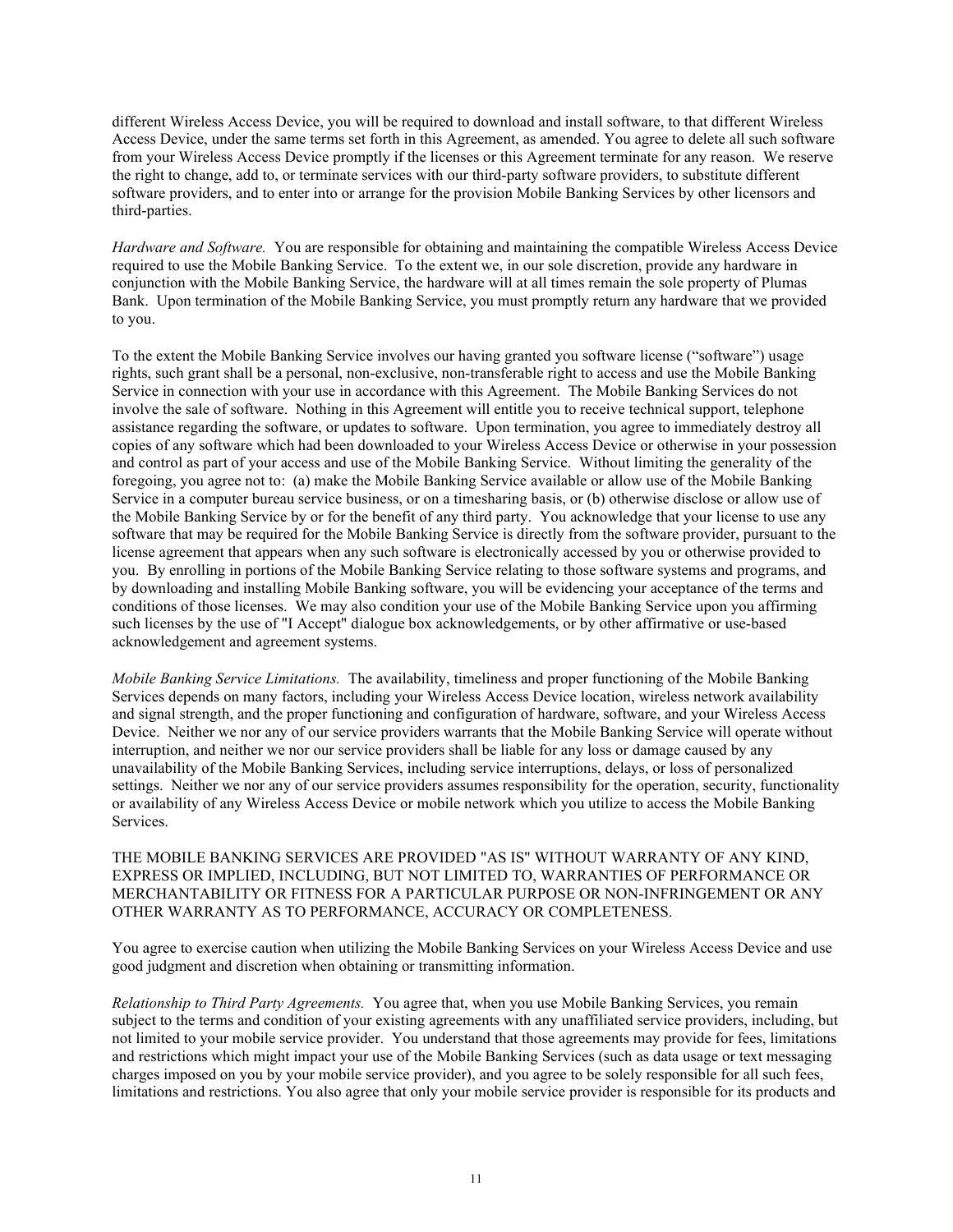services. Accordingly, you agree to resolve any problems pertaining to your Wireless Access Device or mobile services with your provider directly.

*Security of Data in Transmission and Storage.* You expressly acknowledge that any wireless access to your accounts may not be secure and, as such, you assume the risk associated with unauthorized access to the Mobile Banking Services and any information contained therein, resulting from such wireless connectivity. You assume all risk that any information you download or otherwise stored on your Wireless Access Device may be accessed by unauthorized third parties. Without limiting the foregoing, you acknowledge that your Wireless Access Device may become subject to unauthorized tracking, "hacking" or other manipulation by spyware, viruses or other malicious code ("malware"). We are not responsible for advising you of the existence or potential effect of any malware. Your use of your hardware and software is at your own risk.

We are not responsible for the security and confidentiality of information when you: (i) use wireless connections to download your account information, in which case you acknowledge such connection may permit other persons to access the information being downloaded, or (ii) allow other persons access to your Wireless Access Device. You agree that any account information that you download is done at your own risk, and you are solely responsible for any damage that might occur to the electronic device to which you download any information, or any loss or corruption of data that might occur as a result of the downloading or its storage on an electronic device.

### YOU AGREE TO TERMINATE THE MOBILE BANKING SERVICE IMMEDIATELY IN THE EVENT YOUR DEVICE BECOMES LOST, STOLEN OR IS NO LONGER IN USE BY YOU.

*Account Ownership/Accurate Information.* You represent that you are the legal owner or an authorized user of the accounts and other financial information which may be accessed via the Mobile Banking Services. You represent and agree that all information you provide to us in connection with the Mobile Banking Services is accurate, current and complete, and that you have the right to provide such information to us for the purpose of using the Mobile Banking Services. You agree not to misrepresent your identity or your account information. You agree to keep your account information up to date and accurate. You represent that you are the only authorized user of the Wireless Access Device that you will be using to access the Mobile Banking Services.

*User Security.* You agree not to give or make available the Mobile Banking Services log-in, password or other security codes (collectively "Security Codes") to any unauthorized individuals. You are responsible for all transfers or other transactions you authorize using the Mobile Banking Services. If you permit other persons to use your Security Codes, you are responsible for any transactions they conduct.

### **Account Alerts**

The account alerts ("Alerts") feature is a convenience tool that permits you to request automated notification in specific situations. Alerts do not replace standard communications you receive from us concerning your accounts. If you elect to receive Alerts by text messaging from us, you acknowledge that such messages will be automatically sent to your wireless access device. You assume all responsibility for the secure receipt of the text messages and acknowledge that these Alerts are not sent through a secure channel and may be intercepted or read by others. Receipt of Alerts may be delayed, or prevented by factor(s) affecting your access, including your Internet service provider(s), phone operator(s), and other relevant entities. We do not guaranty the delivery or the accuracy of the contents of any Alert. We will not be liable for losses or damages arising from: (i) non-delivery, delayed delivery, or wrong delivery of any Alert: (ii) inaccurate content in an Alert; or (iii) your use or reliance on the contents of any Alert for any purposes. We reserve the right to terminate any request from you for any Alert, at any time. The information in any Alert may be subject to certain time lags and/or delays. Some Alerts may be stopped or suspended at any time.

### **Security Interest in Accounts**

You grant us a security interest in all accounts or other deposits (whether general or special) of yours at the Bank, to secure your obligations to us under this Agreement. This security interest will survive termination of this Agreement. We may hold any funds on deposit with us by you after termination of this Agreement for up to 90 days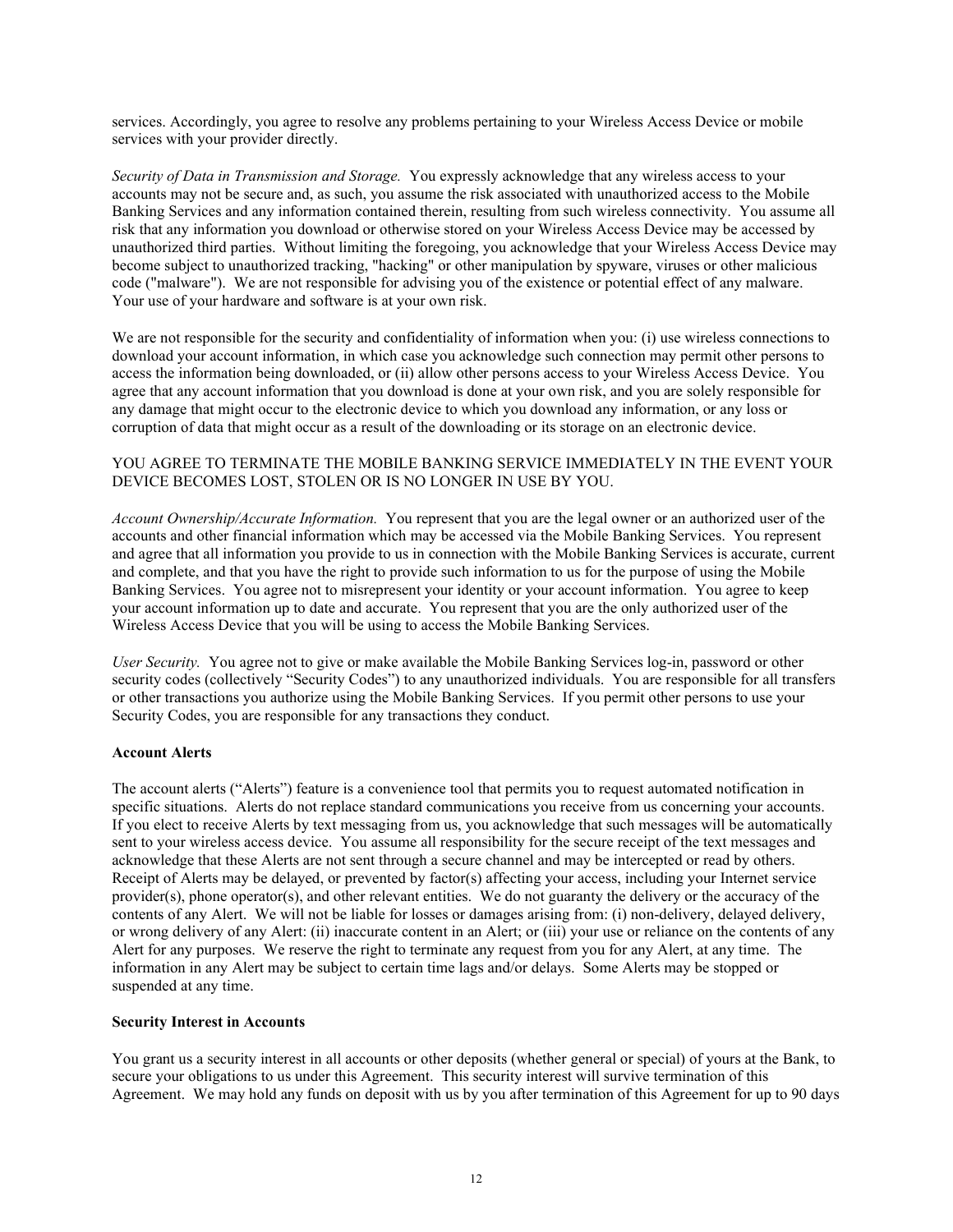following the expiration of any return or chargeback rights or, if later, until any other claims to such funds have expired.

## **Third Parties**

You acknowledge and agree that we may arrange to provide software, if required, and/or may arrange for the Services covered by the Agreement to be performed or provided by third parties, including our affiliates. You further agree that any such party is a third-party beneficiary of the Agreement and as such is entitled to rely on, and avail itself of, the provisions of the Agreement as if it were us, including, without limitation, the limitations on liability and the indemnities described in the Agreement. Our ability to provide certain Services may be dependent upon our ability to obtain or provide access to third-party networks. In the event any third-party network is unavailable or we determine in our sole discretion, that we cannot continue providing any third-party network access, we may discontinue the related Service or may provide the Service through an alternate third-party network. In such situations, we will have no liability for the unavailability or delay of access.

Notwithstanding the limitations described above pertaining to third parties, if you authorize a third party to access the Services on your behalf, you will be solely responsible and liable for all actions and inactions of said third party. You expressly assume the risks associated with providing Service access rights to your agents or third-party vendors, including but not limited to the risk of unauthorized or erroneous transactions. We will not be responsible, nor have any liability whatsoever for any services you receives from your agents or third-party vendors. We reserve the right to require you to agree to additional terms and conditions as a condition precedent to your use of any agent or third-party vendor in connection with your access to the Services.

### **Audit and Inspection**

We reserve the right, with prior notice to you, to enter upon your premises from time to time during regular business hours to verify that your operations and procedures are in compliance with the terms of the Agreement.

In connection with any such audit, you agree to furnish us with any documentation or information as is reasonably necessary to establish your compliance with the terms of the Agreement. If it is determined by us that additional procedures or controls need to be implemented by you, you agree to implement such procedures or controls within a reasonable period of time to be agreed upon by the parties.

In connection with our entry on your premises for the purpose of conducting an on-site audit or inspection, or in connection with providing support to you, we shall not be liable or responsible to you or any third party for any loss, bodily harm, property damage, claims of the introduction of a virus or other malicious code into your system, including any which allegedly delay, alter or corrupt your data, whether related to the transmission of check images or other data or whether caused by the equipment, software, Internet service providers, Internet browsers, or other parties providing communication services to or from us to you.

## **Service Fees and Charges**

Our current fees and charges are as follows:

| <b>Description</b>                                                       | Amount  |
|--------------------------------------------------------------------------|---------|
| Stop Payments (per stop, includes checks and electronic funds transfers) | \$25.00 |
| Savings/Money Market Account Excess W/D Charge (per excess transaction)  | \$5.00  |

We may impose new fees and charges, or increase or change existing fees and charges. We will provide advance notice of these changes to you if required by law. Please refer to Services Fees and Charges for full list of associated fees. Other fees may be assessed and billed separately by your Internet and/or telephone service provider. You agree to pay all fees and charges we impose. You authorize us to charge the designated Account and/or any other account you hold with us to cover your fees and charges. You also authorize us to charge you according to our then-current fee schedule.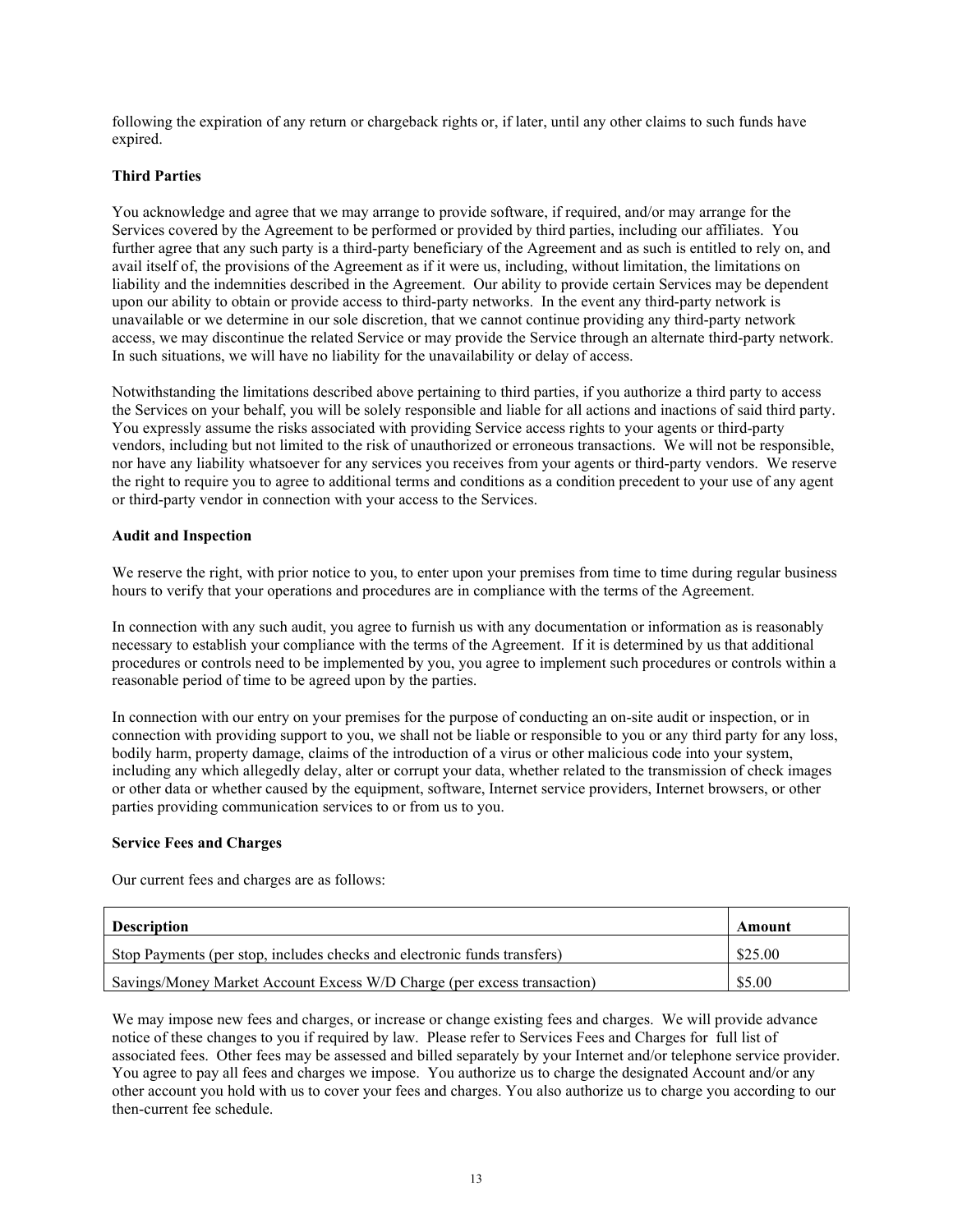If you do not use this Service for any three-month period, we reserve the right to discontinue your Service without notice to you. To the extent permitted by law, you give us the right to set off any of your money or property which may be in our possession against any amount owed to us under this Agreement. This right of set off does not extend to any Keogh, IRA account, or similar tax-deferred deposit.

### **Business Days**

Except to the extent otherwise provided in this Agreement and for the purpose of this Agreement, our business days are Monday through Friday, except federal bank holidays and state holidays that we may observed.

### **Hours of Operation; Interruption in Services; Changes**

You will generally be able to use Services seven days a week, 24 hours a day. However, a Service may not be available due to system maintenance or circumstances beyond our control. Services may be added, cancelled or limited at any time or from time to time, with or without cause or notice (except as required by law).

### **Harm to Computer Systems/Data**

You agree that we will not be liable for viruses, worms, Trojan horses, or other similar harmful components that may enter your computer system by downloading information, software, or other materials from our site. We will not be responsible or liable for any indirect, incidental or consequential damages that may result from such harmful components.

### **Disclaimer of Warranty**

We make no warranty of any kind, express or implied, including any implied warranty or merchantability or fitness for a particular purpose, in connection with Services provided to you under this Agreement. We do not and cannot warrant that Services will operate without errors, or that any or all Services will be available and operational at all times. Due to the possibility of human and mechanical errors, as well as other factors, the system website is not error-free, and all information is provided "as-is," without warranty of any kind. We make no representation and specifically disclaim any express or implied warranties to users of any third parties, including but not limited to, warranties as to accuracy, timeliness, completeness, merchantability, or fitness for any particular purpose.

## **Services Not Substitute for Legal, Tax, or Financial Advice or Planning**

You acknowledge that the Services, Bank, its employees and service providers are not intended to provide legal, tax or financial advice or planning. The Service are merely a tool for use to assist your independent decision-making and have not been designed in contemplation of your specific needs or risk tolerances. Prior to making any financial decisions, communicating or taking any action with respect to information made available using the Services, you represent that you will have obtained appropriate and independent legal and tax advice regarding the same, as you deem appropriate.

## **Uploaded Content, Linked Sites and Advertisements**

From our website or using the Services, you may be able to access uploaded content provided or operated by third parties. Unless we tell you otherwise in writing, we do not operate or control any such content or any of the information, products or services on such linked websites. You acknowledge and agree that: (i) you access such content and linked sites at your own risk; (ii) we make no representation or warranty, and assume no responsibility for, content on our website and any linked site or the actions or omissions of its/their owners, operators or providers (iii) we make no endorsement of, and assume no responsibility for, content uploaded to our website or goods or services offered on or advertising on or by any other website; (iv) by using other websites and Services, you may be exposed to content that is offensive, indecent or objectionable; and (v) although we may have a contractual or other relationship with the operators of a linked website or the providers of content, we will not be responsible for the content, accuracy, integrity, availability, timeliness or operation of their website or content. You agree to hold us harmless in connection with all of the foregoing.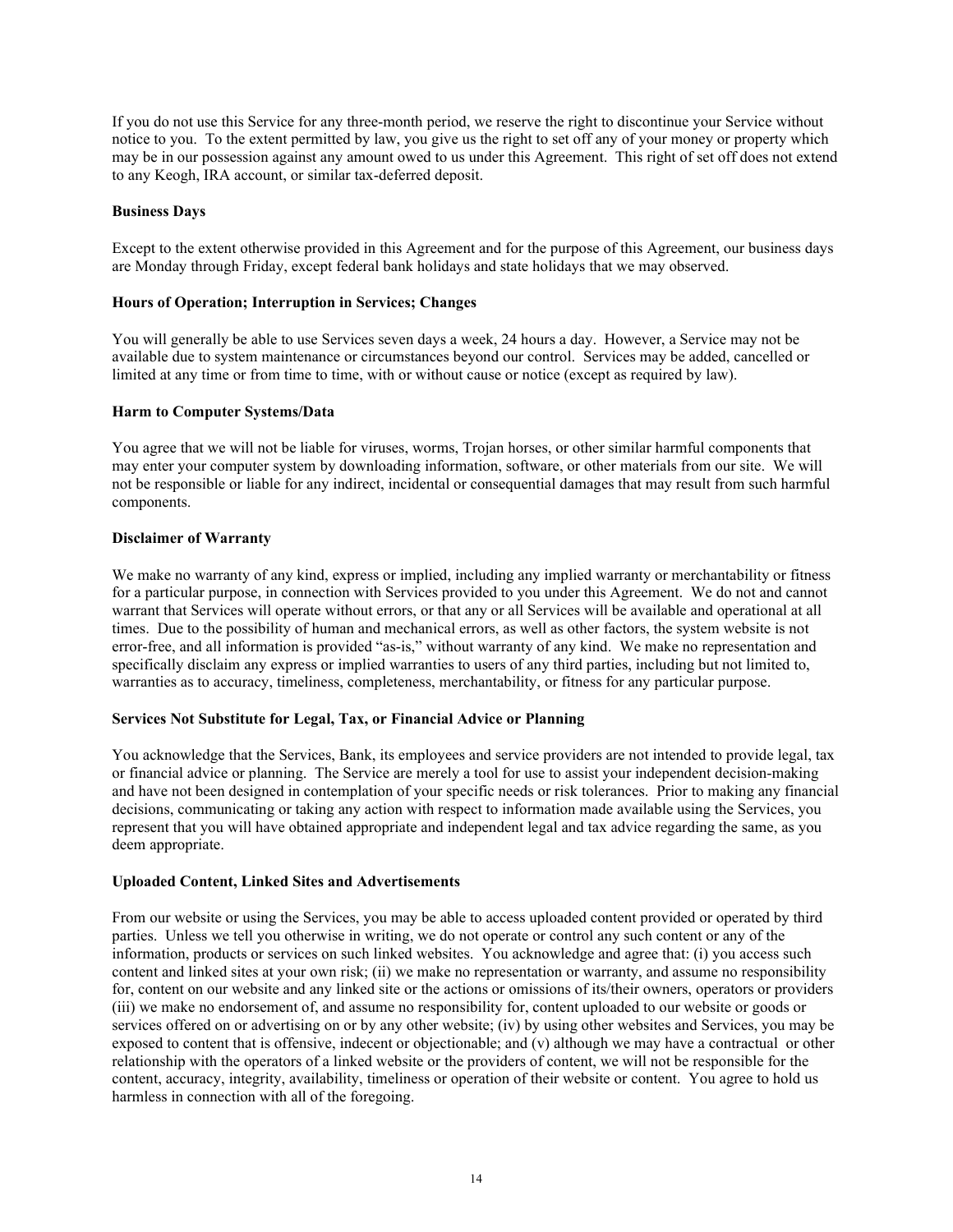We reserve the right, but shall have no obligation, to reject, move, or delete content that we, in our sole discretion, believe violates this Agreement, or contains content, including viruses, that may interfere with the operation of our website. We may, but have no obligation to, monitor, and/or retain copies indefinitely of, uploaded content, message boards, chat rooms or other forums or review content, or messages posted at such locations, to confirm their compliance with these guidelines. We shall have the right, but not the obligation, to disclose content to any third party if required by law or if we believe reasonably necessary to: (a) comply with legal process; (b) enforce this Agreement; (c) respond to claims that any content violates rights of third parties; or (d) protect our rights, property, or personal safety, or those third parties.

## **Third Party Content**

We may receive, process, and make available to you content that we receive from you and others. In this regard, we are merely a passive conduit for such content, although we reserve the right to block or remove any content that we believe violates this Agreement. We assume no responsibility for determining the accuracy, reliability, timeliness, ownership, legality, appropriateness or completeness of any information that you or others provide to us, nor for any mistakes, defamation, slander, libel, omissions, falsehoods, obscenity, pornography or profanity on such sites. We will not have a duty to interpret or evaluate any content transmitted to us or through our website or Services, except to the limited extent, if any, set forth in this Agreement. We will not be required (by means of any security procedure or otherwise) to detect errors or illegality in the transmission or content of any content we receive from you or third parties. We will not have a duty to notify you about any inaccuracy, unreliability, ownership, incompleteness or other problem that may be associated with third party content on our website, even if we have reason to know of its existence. Use of any content you obtain from our website is at your own risk.

## **User Communication and Personalization Settings**

Our website and Services may permit you to send or receive communications and to store content and personalized settings for various options. We are not responsible for any delay, deletion, alteration, mis-delivery or failure to deliver or store any such communications, content or settings.

### **Idea Submission**

If you submit any materials or other information to any public areas of our website (such as bulletin boards, guest books, forums, wish lists and chat rooms), you hereby grant us a non-exclusive, worldwide, royalty-free, fully paidup, perpetual, sub-licensable, assignable, transferable, irrevocable license under copyright and patent, with the unrestricted right to use, self, reproduce, distribute, transmit, create derivative works of, publicly display, and publicly perform any such materials and other information (including, without limitation, ideas contained therein for new or improved products and services) by all means and in any media now known or hereafter developed or commercialized. In addition, you represent and warrant to us that you have the right to grant to us the foregoing license.

## **Our Intellectual Property**

You acknowledge and agree that the software and content used by us in the operation of our website and provision of the Services, and the copyright patent, trademark, trade secret and all other rights in and to the technology, software, content, designs, graphics, and trademarks included by us on our website and as part of the Services and our name and product names and the website's URL (collectively, by the "Intellectual Property"), are owned by us and our licensors. As such, you will not gain any ownership or other right, title or interest in or to such Intellectual Property by reason of this Agreement or otherwise.

You many not distribute, use, reproduce, duplicate, copy, publish, sell or otherwise transfer (i) any portion or element of the Services or the Intellectual Property (ii) use of our website, Services or Intellectual Property, or (iii) access to our website Services or Intellectual Property. Further, you may not (a) create derivative works of any portion or element of our website, Services or Intellectual Property; (b) reverse engineer, modify, decompile or disassemble any of the Intellectual Property; (c) deactivate or disable any password protection or other protection, security or reliability technology we incorporate in our website or the Services; (d) modify or erase any copyright or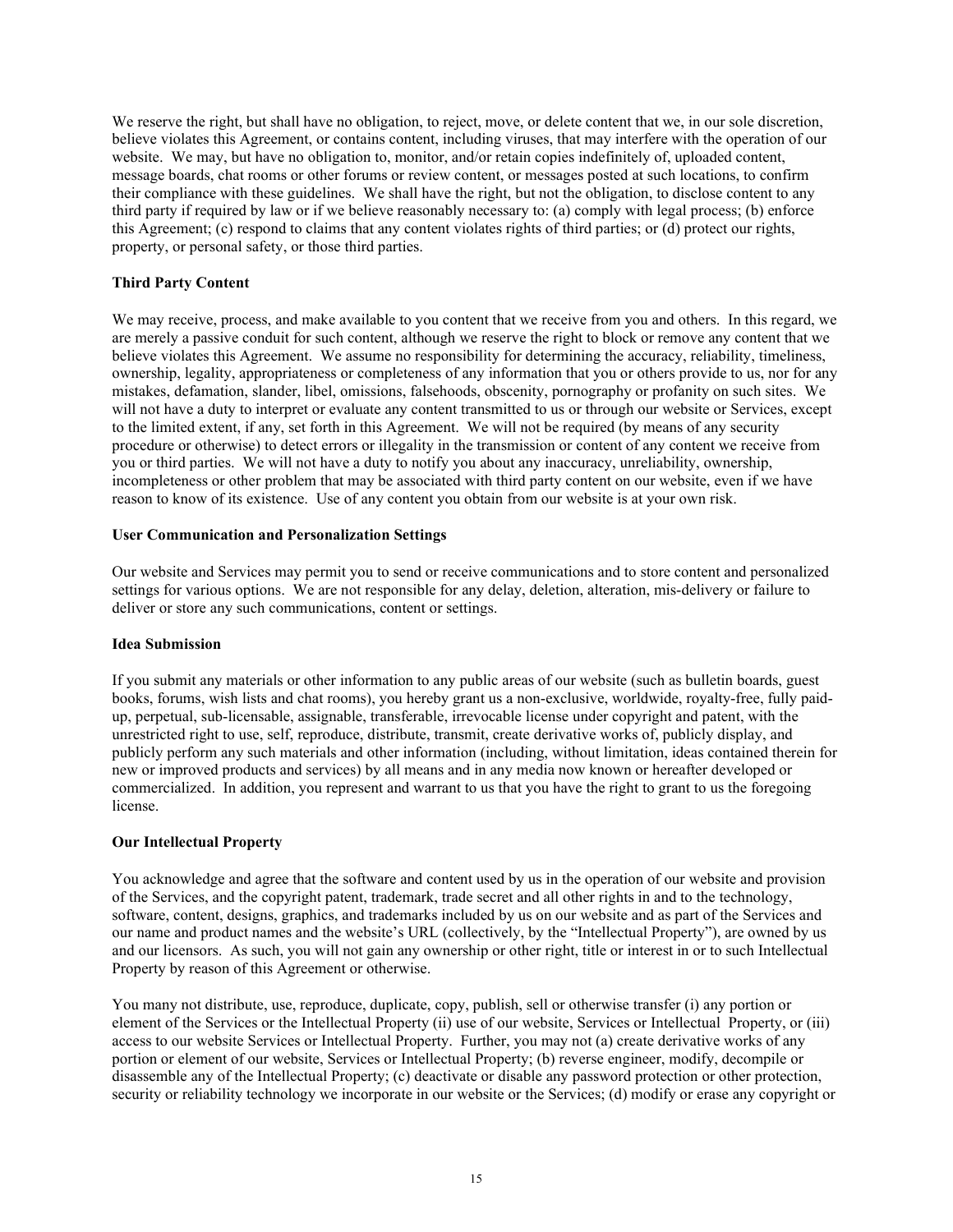trademark notice we place at our website; (e) engage in the practice known as "screen-scraping" or otherwise attempt to, or actually, obtain copies of content provided at the site or a list of our content or site users, or use computer programs (sometimes known as "scraper," "spiders," "robots," or "bots") to systematically access and download data; (f) access the Services by any means other than via our website; (g) frame our website or any Intellectual Property; or (h) use any circumvention tools, meta tags or any other "hidden text" utilizing our name, trademark, URL, product name or Intellectual Property. You agree to comply with the terms of any license agreement we make available to you with any software.

### **User Conduct**

You agree not to use the Service or the content or information in any way that would: (a) infringe any third-party copyright, patent, trademark, trade secret or other proprietary rights or rights of publicity or privacy; (b) be fraudulent or involve the sale of counterfeit or stolen items, including, but not limited to, use of the Service to impersonate another person or entity; (c) violate any law, statute, ordinance or regulation (including, but not limited to, those governing export control, consumer protection, unfair competition, anti-discrimination, false advertising or illegal Internet gambling); (d) be false, misleading or inaccurate; (e) create liability for us or our affiliates or service providers, or cause us to lose (in whole or in part) the services of any of our service providers; (f) be defamatory, trade libelous, unlawfully threatening or unlawfully harassing; (g) potentially be perceived as illegal, offensive or objectionable; (h) interfere with or disrupt computer networks connected to the Service; or (i) use the Service in such a manner as to gain unauthorized entry or access to the computer systems of others.

### **No Commercial Use or Re-Sale**

You agree that the Service is only for the personal use of the individuals authorized to access your account information with us. You agree not to make any commercial use of the Service or resell, lease, rent or distribute access to the Service.

### **Purchase**

Our website or Services may permit you to purchase goods and services from various online or offline merchants, retailers, vendors, suppliers, services, or individuals (collectively, "Merchants"). The web pages from which you conduct such transactions may bear our logos, names, trademarks or service marks, or brand identity. Nonetheless, we have no responsibility for any of your transactions with any such Merchants, and make no guarantees, representations or warranties regarding any of them. We shall not be responsible for any loss or damage you or anyone else incurs as a result of such transactions or Merchants.

### **Cumulative Remedies**

The rights and remedies provided by this Agreement are cumulative and the use of any one right or remedy by any party shall not preclude or waive the right to use any or all other remedies. Said rights and remedies are given in addition to any other rights the parties may have by law, ordinance or otherwise.

### **Delays/Force Majeure**

The obligations of the Bank shall be suspended to the extent and for so long as such obligations are hindered or prevented from being performed on account of labor disputes, war, riots, civil commotion, acts of God, fires, floods, failure of suppliers and/or subcontractors to perform, failure of power, restrictive governmental law and/or regulations, storms, accidents or any other cause which is reasonably beyond the control of the Bank.

### **Severability**

Wherever possible, each provision of this Agreement shall be interpreted in a manner which makes the provision effective and valid under applicable law. If applicable law prohibits or invalidates any part or provision of this Agreement, that particular part or provision shall be ineffective only to the extent of such prohibition or invalidity, without invalidating the remainder of such provision or the remaining provisions of this Agreement.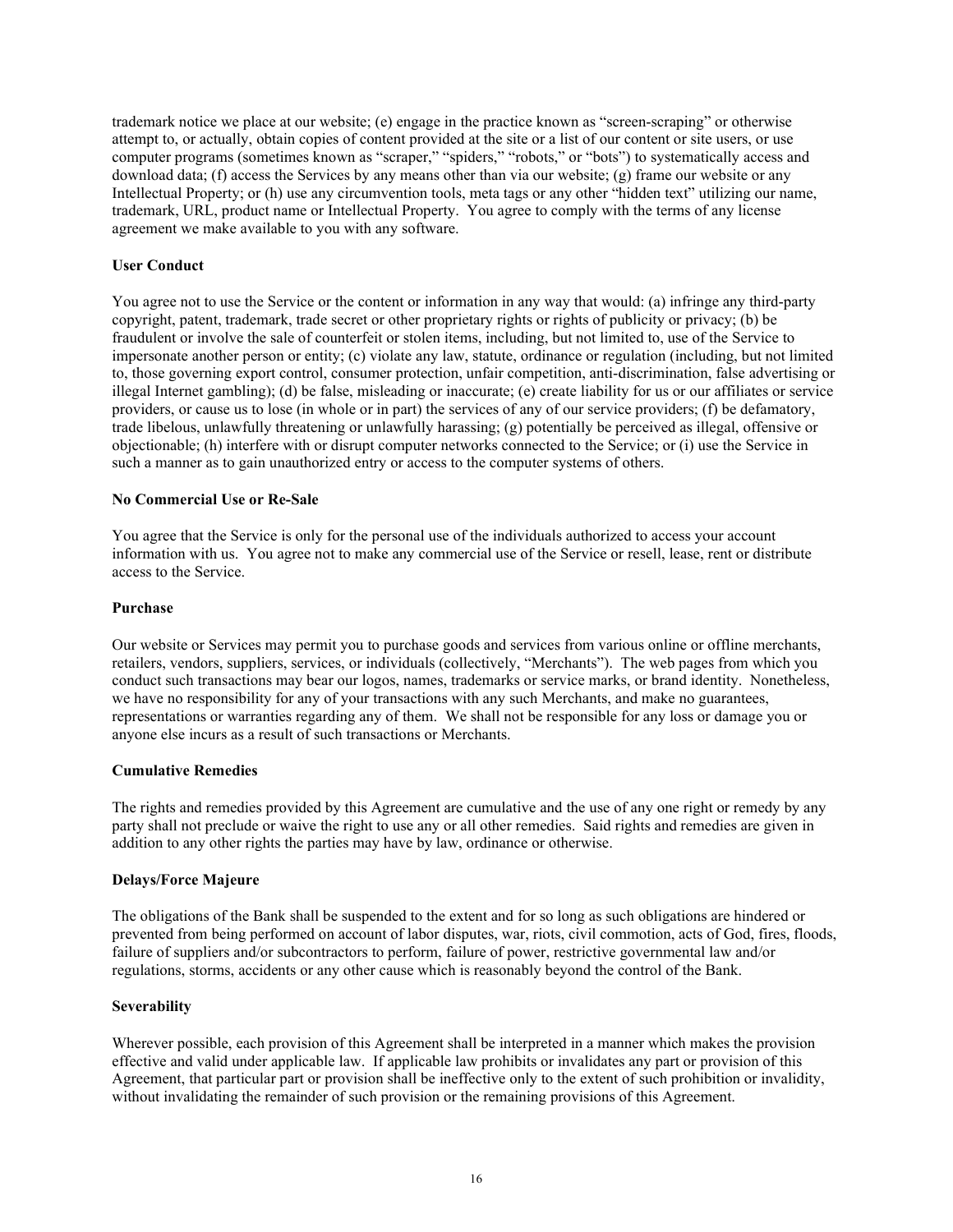### **Entire Agreement**

This Agreement contains the entire agreement between the parties and no statements, promises or inducements made by either party or agent of either party that are not contained in this written Agreement or other documents referenced by this Agreement.

### **Choice of Law**

This Agreement shall be governed by and interpreted in accordance with the laws of the state of California, except where preempted by federal law.

### **Amendment of this Agreement**

We may amend, add to or change this Agreement (including changes in its fees and charges, or Services. We will provide notice of amendments, additions or changes if required by law. Your continued use of the Services will constitute your consent to the amendments, additions or changes.

### **Waiver.**

We may waive any term or provision of this Agreement at any time or from time to time, but any such waiver shall not be deemed a waiver of the term or provision in the future.

### **Assignment.**

We may assign the rights and delegate the duties under this Agreement to a company affiliated with us or to any other party. You may not assign your rights or obligations under this Agreement, and any effort by you to do so is unenforceable at our election.

### **Termination; Suspension; Delay.**

We may terminate or suspend this Agreement and any service provided hereunder at any time. We will provide electronic or written notice of termination to you. Except to the extent restricted by law, we reserve the right to terminate or to discontinue support of any Service, or delay or refuse processing any transaction, without notice. You may terminate this Agreement upon 30 days written notice to us. Termination of this Agreement will not affect any rights we may have, or any obligations you may have, as to any transaction or Services caused or attempted by you before termination.

### **Provisions Specific to Commercial Accounts**

This Section applies only to commercial accounts as defined in this Agreement. You are responsible for and bound by any Communication we receive in your name through a Service if the Communication: (a) comes from an authorized representative, Administrator or Sub-User; or (b) is authenticated using security procedures, described herein, even if not authorized by you; or (c) is legally binding on you under the laws of agency, contract or otherwise.

*Authorized Representatives*. Your "authorized representative" includes each person who is (1) authorized by you to conduct business with us, including as part of your account management resolution(s); or (2) a principal officer of yours (such as your CEO if you are a corporation, or a partner in a partnership, or a manager in an LLC); or (3) otherwise authorized (or deemed authorized) to act on your behalf, whether under this Agreement or any other agreement with us, by the laws of agency, or under by any other state or federal law, rule or regulation.

*Administrator*. You will be required to designate at least one initial Administrator. You (through the Administrator) then control the Services and access to them. The Administrator will be able to and will be responsible for maintaining your Service settings and Sub-User security. Access to your Account(s) through the Service will be based upon authority established by the Administrator, who you agree may specify usage levels (without filling out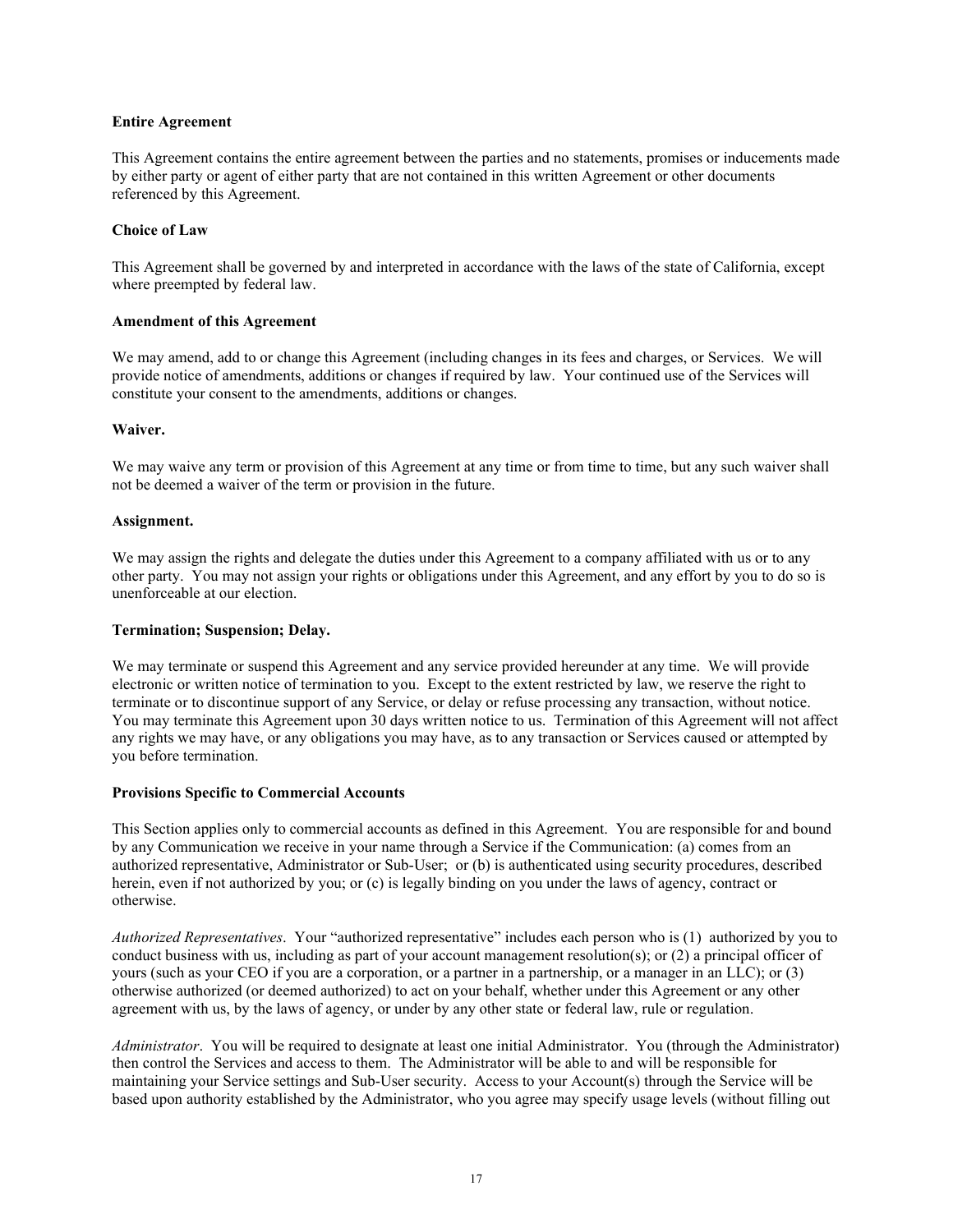a new business resolution) you must notify us if you terminate or change the Administrator. You must also notify us if you add or delete Accounts or functionalities.

The Service will allow the Administrator to establish authority levels to help you manage additional Sub-Users and control use of various Services. The levels are used to specify who can access specific Accounts, what dollar amounts Sub-Users are authorized to handle and what functions a Sub-User can access when transacting on an Account using the Services.

The Administrator is responsible for setting up your Sub-Users. The Administrator is also responsible for assigning all persons with the Security Codes that are necessary to access Services and for establishing what, if any, limitations will apply (including what level of activity is appropriate for each Account). The Administrator changes and maintains your Security Codes. The Administrator(s) will have full access to your Accounts and to any future Accounts you may open.

We will **not** control or oversee the Administrator or any activity or function of an Administrator or other Sub-User. You agree to the creation of an Administrator and to all action taken by the Administrator. You agree to all action taken by any Sub-User and by any person given access to one or more Services by the Administrator or by a Sub-User, and all such persons are your agent for purposes of use of the Services.

You further agree to assume all risks associated with providing Security Codes to your Administrator, understanding that this can result in Sub-Users and possibly other persons obtaining access to your Account without control or monitoring by us. You must establish authorization parameters and/or limits for each person you authorize to use the Service. You agree to use and implement each control (including template management, verification, access, use of maximum process settings, security, audit and review procedures) to prevent unauthorized persons gaining access to Security Codes or you Accounts.

*Responsibility For Communications In Your Name, Whether Or Not Authorized By You*. The Security Codes are security procedures. You agree that we may use the security procedures to verify the authenticity of Communications that are received by us in your name. If we verify the authenticity of a Communication or instruction received in your name using the security procedures, we may rely on it and you will be obligated on the Communication or instruction, whether or not it was authorized by you.

On the other hand, if a Communication or instruction was authorized by you or if you would otherwise be bound by it under this Agreement, you will be obligated on it even if we did not verify its authenticity using the security procedures and even if the security procedures would have prevented error. You agree that the security procedures are intended to verify authenticity and not to detect error.

*Responsibility For Security Procedures*. In addition to the Security Codes as security procedures, you may choose additional security procedures. We may from time to time offer supplemental security procedures, and you agree to consider them. You agree to follow any instructions we provide to you about using, storing or otherwise related to security procedures.

You agree to consider the size, type and frequency of the payment orders or other money transactions you will or intend to use Services to accomplish. You agree to consider the risks presented by the possibility of unauthorized access to these Services, including the risk loss to you that we may process Communications and instructions that are your responsibility even though they were not authorized by you. You agree to use Services only after determining, and only for so long as you continue to determine, that the security procedures are a commercially reasonable method of providing security against unauthorized payment orders or other Communications. You agree and acknowledge that the security procedures are commercially reasonable for you and that you will be bound by instructions or Communications in your name, as set forth above.

You agree to take appropriate steps to ensure that all Security Codes are protected and kept confidential. In your review of the Services, including those aspects of the Services pertaining to the issuance, use, and protection of Security Codes and security procedures, you agree to notify us if your use of the Services would necessitate or be better served by a level of security that exceeds that offered by the Services. If you fail to notify us, then you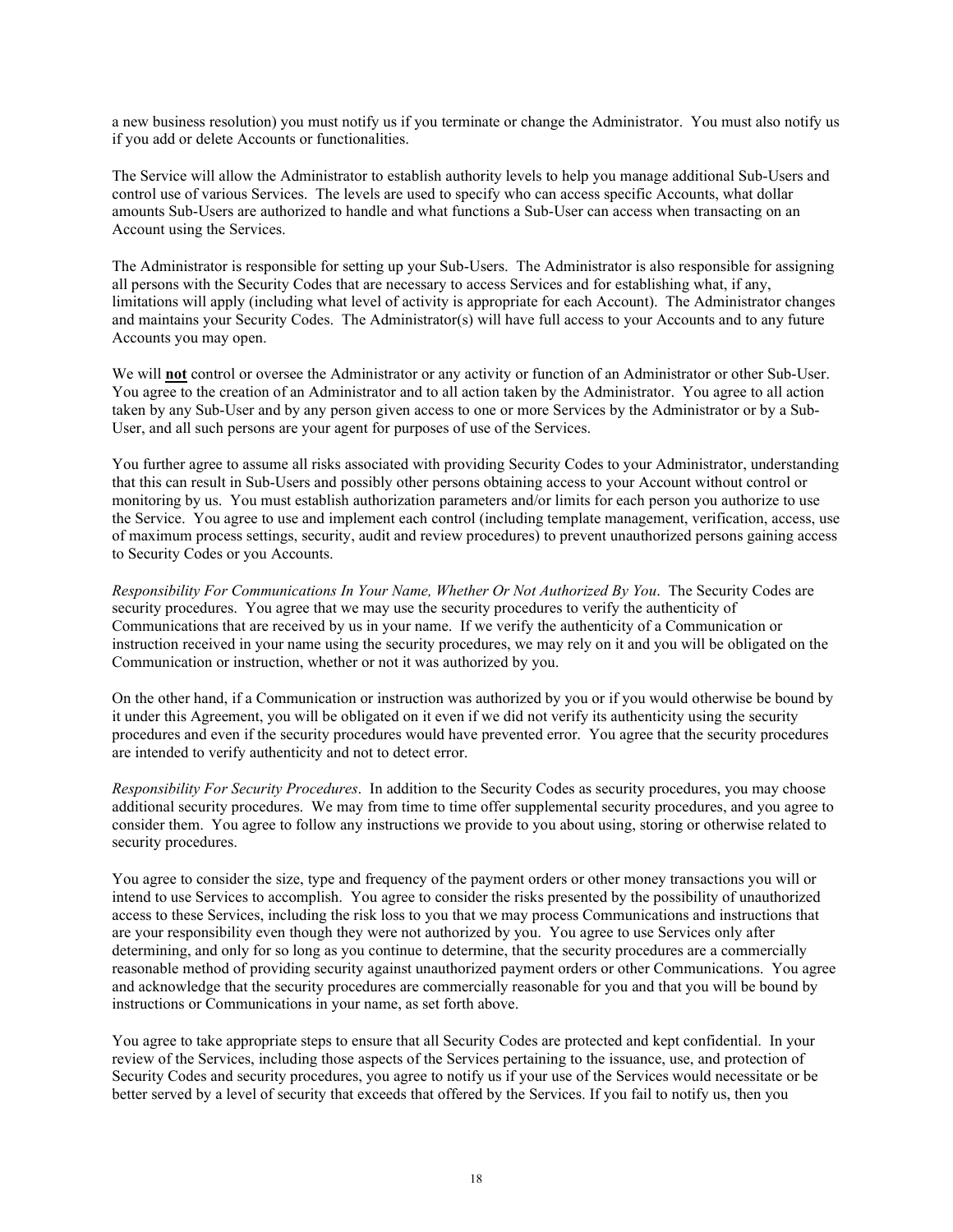acknowledge and agree that the security procedures of the Services are appropriate for your needs and will provide you with a commercially reasonable degree of security against unauthorized use.

*Refusal To Process Communications*. We may delay or refuse to process any requested Service, including payment orders or other money transactions, or any other Communication from you. We may do so for any reason or for no reason. We may provide notice to you, but are not obligated to do so. We may delay or refuse processing, for example, if: (a) processing would or may exceed the available funds in your affected Account; (b) the Communication is not authenticated to our satisfaction or we believe it may not have been authorized by you; (c) the Communication contains incorrect, inconsistent, ambiguous, or missing information; (d) processing would or may involve funds which are subject to lien, security interest, claim, hold, dispute, or legal process prohibiting withdrawal; (e) processing would or may cause a violation of any Laws or Rules applicable to you or to us; or (f) for any other reason under this Agreement. In addition, we shall be excused from failing to transmit or delay in transmitting an Entry if such transmittal would result in our having exceeded any limitation upon our intra-day net funds position established pursuant to present or future Federal Reserve guidelines or in our reasonable judgment otherwise violating any provision of any present or future risk control program of the Federal Reserve or any rule or regulation of any other U.S. governmental regulatory authority. You agree that we will have no liability to you or to any other person for any loss, damage or other harm caused by or arising out of any such delay or refusal.

*Limitations on Liability*. Unless otherwise required by applicable law, we are only responsible for performing Services as expressly stated in this Agreement, and will only be liable for material losses incurred by you to the extent such losses directly result from our gross negligence or intentional misconduct.

IN NO EVENT WILL WE OR ANY OF OUR OFFICERS, DIRECTORS, SHAREHOLDERS, EMPLOYEES, PARENTS, SUBSIDIARIES, AFFILIATES, AGENTS, LICENSORS, OR THIRD PARTY SERVICE PROVIDERS BE LIABLE FOR ANY CONSEQUENTIAL (INCLUDING WITHOUT LIMITATION LOSS OF DATA, FILES, PROFIT OR GOODWILL OR THE COSTS OF PROCUREMENT OF SUBSTITUTE GOODS OR SERVICE), INDIRECT, INCIDENTAL, SPECIAL OR PUNITIVE DAMAGES, WHETHER IN ACTION UNDER CONTRACT, NEGLIGENCE OR ANY OTHER THEORY, ARISING OUT OF OR IN CONNECTION WITH THIS AGREEMENT, ANY SERVICES, OR THE INABILITY TO USE THE SERVICES, IRRESPECTIVE OF WHETHER WE HAVE OR HAVE NOT BEEN ADVISED OF THE POSSIBILITY OF SUCH DAMAGES.

THE MAXIMUM AGGREGATE LIABILITY OF US FOR ALL CLAIMS ARISING OUT OF OR RELATING TO THIS AGREEMENT, REGARDLESS OF THE FORM OR CAUSE OF ACTION, SHALL BE THE LESSER OF THE AMOUNT YOU ORIGINALLY PAID FOR THE SERVICE, PRODUCTS OR MATERIALS OR \$15,000.

You agree to cooperate with us in any loss recovery efforts we undertake to reduce any loss or liability that arises in connection with the Services. You acknowledge that Service fees have been established in contemplation of: (A) these limitations on our liability, (B) Your agreement to review statements, confirmations, and notices promptly and to notify us immediately of any discrepancies or problems; and (C) Your agreement to assist us in any loss recovery effort.

We will not be obligated to honor, in whole or in part, any transaction or instruction or Communication which:

- Is not in accordance with any term or condition applicable to the relevant Service or Account;
- We have reason to believe may not be authorized by you or any third person whose authorization we believe is necessary or involves funds subject to hold, dispute, restriction or legal process we believe prevents their withdrawal, transfer or availability;
- Would result in us exceeding any limitation of our net funds position established pursuant to present or future Federal Reserve guidelines;
- Would violate any applicable law, rule or regulation, or any guidance or directive of any federal or state regulatory authority;
- Is not in accordance with any other requirement of our applicable policies, procedures or practices; or
- We have reasonable cause not to honor for our or your protection.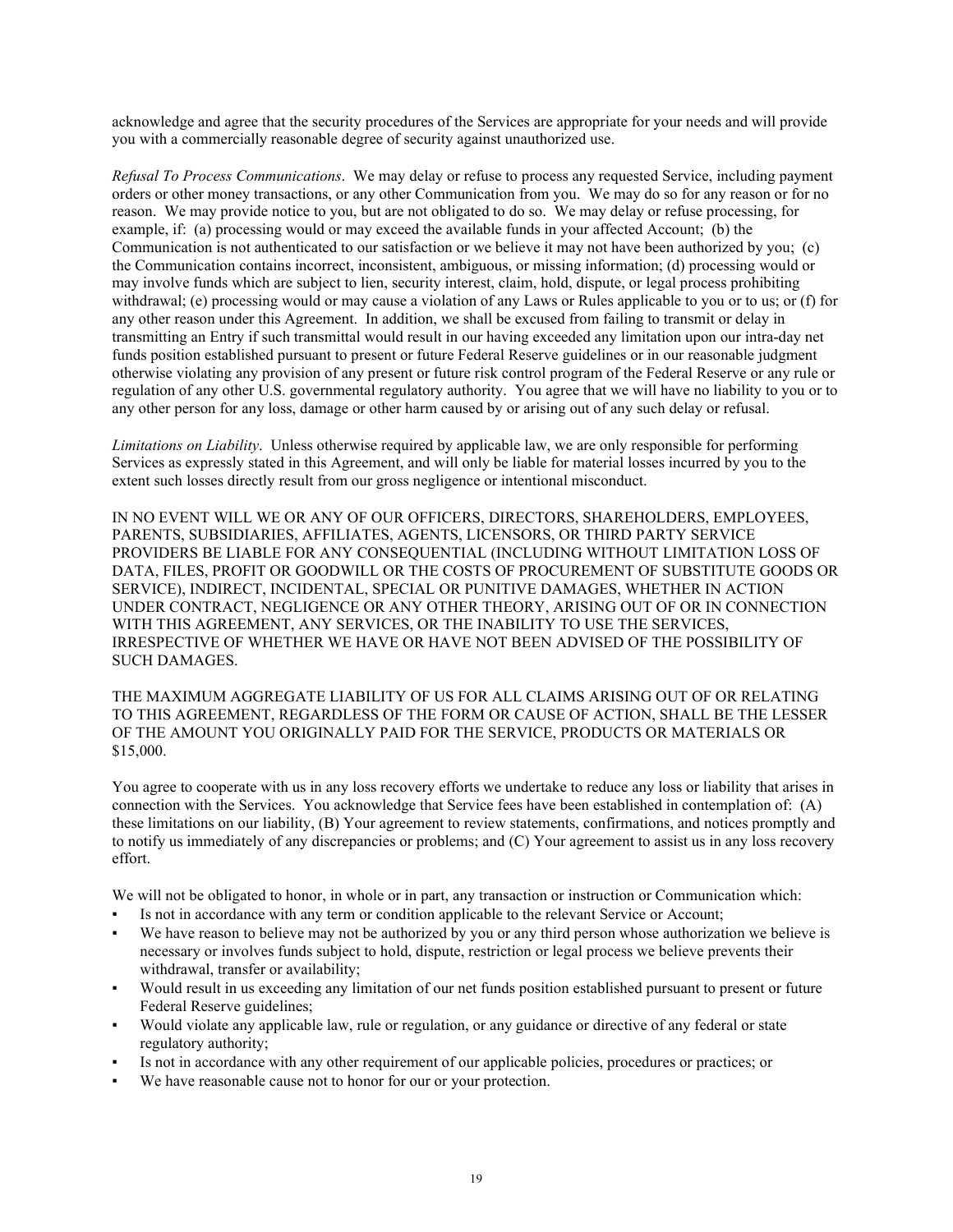*Indemnification*. Except to the extent that we are liable under the terms of this Agreement, or of any agreement that otherwise governs your Account, you agree to indemnify and hold us, our affiliates, officers, directors, employees, consultants, agents, service providers, and licensors harmless from any and all third party claims, liability, damages and/or costs (including but not limited to reasonable attorney's fees) arising from: (1) an Account; (2) the performance of a Service; (3) a third party claim, action, or allegation of infringement, misuse, or misappropriation based on information, data, files, or other materials submitted by you to us; (4) any fraud, manipulation, or other breach of these terms; (5) any third party claim, action, or allegation brought against us arising out of or relating to a dispute with you over the terms and conditions of an agreement, purchase or sale of any goods or services; (6) your violation of any Law or Rule or of the rights of a third party; (7) your use, or the provision of Services or use of your Account by any third party; or (8) any transaction or instruction or Communication from you to us. We reserve the right, at our own expense, to assume the exclusive defense and control of any matter otherwise subject to indemnification by you, in which event you will cooperate with us in asserting any available defenses. You will not settle any action or claims on our behalf without the prior written consent from us. This indemnification is provided without regard to whether our claim for indemnification is due to the use of the Service by you or your authorized representative. This indemnification provision survives termination of this Agreement.

*Data Retention*. You will retain data on file adequate to permit remaking or reconstruction of all requested Services (including payment orders or other money transactions) for one year following the date of the execution of the request to which such data relate, and will provide the data to us upon our request. You agree to determine promptly the accuracy of all records and information regarding a Service and to notify us immediately of any errors in such records or information. Nothing in this Agreement relieves you from: (a) any responsibility imposed by law, regulation or contract with regard to the maintenance records; or (b) any responsibility to perform audits and account reviewers customarily conducted by persons or entities whose businesses are similar to your business.

*Advice of Payment; Duty to Examine*. You agree to examine any records or monthly account statements promptly upon receipt. You will notify us immediately, and in no event later than 14 days after receipt of the record or account statement, whichever is earlier, of the existence of any errors, unauthorized transactions, or irregularities reflected on the record or on the account statement. If you fail to notify us of any such discrepancy with 14 calendar days of receipt of the record or statement containing such information, you agree that we will not be liable for any other losses resulting from your failure to give such notice or for any loss of interest with respect to a transaction that is or should have been shown. Except to the extent expressly limited by applicable law, if you fail to notify us of any such discrepancy within one year of receipt of such statement or report, you will be precluded from asserting the discrepancy against us. For purposes of this Section, you will be deemed to have "received" a periodic statement at the earlier of the time that: (a) we first make it available to you for pick-up; or (b) the statement or the information is mailed or otherwise made available to you electronically.

*Providing Personal and Financial Information*. You agree to provide true, accurate, current and complete personal and financial information about yourself and about your affiliates as requested. You agree to not misrepresent your identity.

*Collection*. If we initiate collection proceedings against you in an effort to recover any amounts owed, you agree to reimburse us for all costs and expenses, including attorneys' fees. "Attorneys' fees" includes reasonable charges for the time expended by in-house counsel.

*Corporate Authority; Partnership Authority*. If you are a corporation or LLC, the person signing this Agreement on behalf of the corporation or LLC represents and warrants that he or she has full authority to do so and that this Agreement binds the corporation or LLC. If you a partnership, the person signing this Agreement for you represents and warrants that he or she is a general partner of the partnership, that he or she has full authority to sign for the partnership and that this Agreement binds the partnership and all general partners of the partnership. You shall give written notice to us of any general partner's withdrawal from the partnership.

*Wire Transfer Services*. Commercial accounts have access to domestic Wire Transfer Services, using the Services. You are responsible for all wire transfer requests ("Requests) to the fullest extent provided by law and as set forth in this Agreement. The Funds Transfer Service may not be used to facilitate foreign transfers. We may choose the funds transfer mechanism (for example, FedWire, correspondent bank transfer, internal transfer) to be used when acting on upon your Request.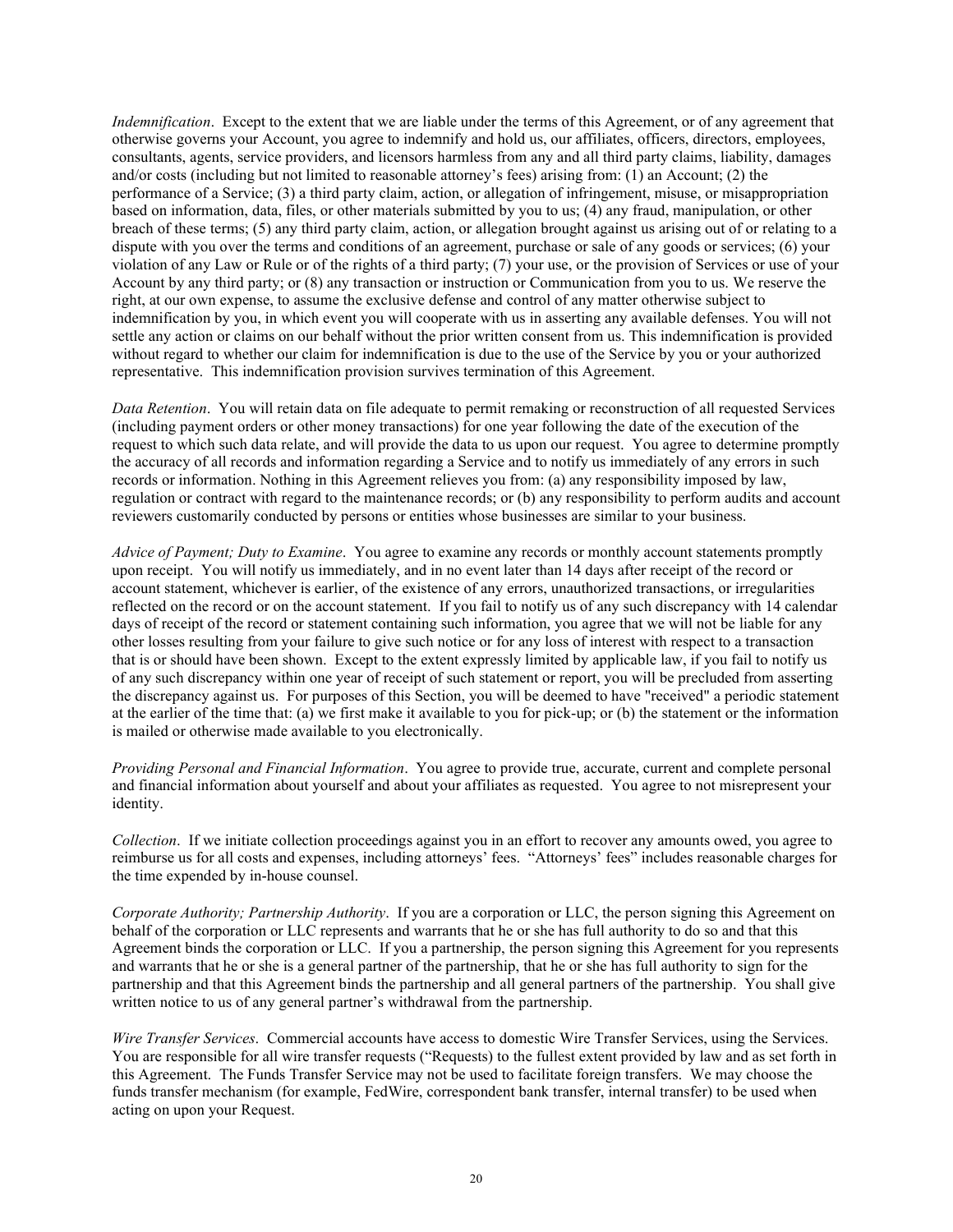Payment Account Designation. When you initiate a Request you authorize us to charge the designated Account for the amount of the payment, plus any applicable fees and charges imposed by us or by any intermediary bank. Each Request authorizes us and any intermediary bank to obtain payment for fees and expenses, including our and those of any (including subsequent) intermediary bank(s). We and any intermediary bank may obtain payment by issuing a payment order in an amount that is reduced by the amount of these fees and charges. We may but are not obligated to provide you with advance notice of intermediary bank fees and charges. You agree that we may retain or be paid a portion of any fees or charges imposed or collected by an intermediary bank. You agree that if an intermediary bank is used whose fees and charges are not disclosed to you in advance, then we are not liable in any manner whatsoever for any losses or damages you may suffer as a result of that bank's processing a payment order in an amount less than the payment order given requested by you.

Inconsistencies. If a beneficiary of a Request is identified by both names and account number, payment may be made by us and by any other financial institution based on the account number even if the name and the account number are not consistent or identify different parties. If an intermediary bank or a beneficiary's bank is identified on a payment order by both name and identifying number, we and other financial institutions may rely on the identifying number even if the name and the identifying number are not consistent or identify different parties.

Provisional Credit. When we give you credit for an incoming payment order, it is provisional until we receive final settlement for the payment order. If we do not receive final settlement, we must return the funds previously credited to your account, and the person who sent the payment order will not be treated as having paid you.

Subject Rules and Regulations. You acknowledge that any Request executed by us will be subject to rules and regulations applicable to payment orders, including recordkeeping and information transmittal requirement under federal Bank Secrecy Act and its implementing regulations. You acknowledge and agree that we may capture and transmittal information regarding a Request (for example, beneficiary's name and address, other beneficiary identifiers and beneficiary's account number) as part of the processing of a Request. You agree to assist us in connection with any requirements imposed on us fulfilling our obligations in this regard.

*ACH Service*. The ACH Service allows you to initiate credit and/or debit Entries by means of the Automated Clearing House Network pursuant to the terms of this Agreement and the rules of the National Automated Clearing House Association ("NACHA") and the local Automated Clearing House Association (the "Rules"). We are willing to act as an Originating Depository Financial Institution ("ODFI") with respect to such Entries. Accordingly, you may submit ACH Entries to us in accordance with the terms and conditions of this Agreement. You are responsible for all Entries to the fullest extent provided by law and as set forth in this Agreement.

The Rules. A copy of the Corporate Edition of the Rules can be purchased from NACHA at www.NACHA.org. You agree to obtain a copy, to understand and be familiar with the Rules, and to be responsible for keeping up to date with changes in the Rules. You agree that information or advice you receive from us as to the Rules or the operation of the Rules is not legal advice and is not a substitute for your obligation independently to understand and comply with the Rules.

Processing Entries. You shall transmit PPD (Prearranged Payments and Deposits) or CCD (Corporate Credit or Debit) credit or debit Entries to us in compliance with the formatting and other requirements set forth in the Rules and the Supporting Documents. The ACH Service will start on a date agreeable to us after all set up requirements have been completed.

You will not submit individual or total monthly Entries in excess of the maximum limits established by us and reflected in the Supporting Documents , as amended from time to time. The parameters and variations of the limits shall be set at our discretion, including but not limited to limits based on dollar amounts and/or Standard Entry Class Code types. You will not divide a transaction into more than one Entry in order to avoid these limitations. We may adjust these limitations from time to time, at our discretion. Our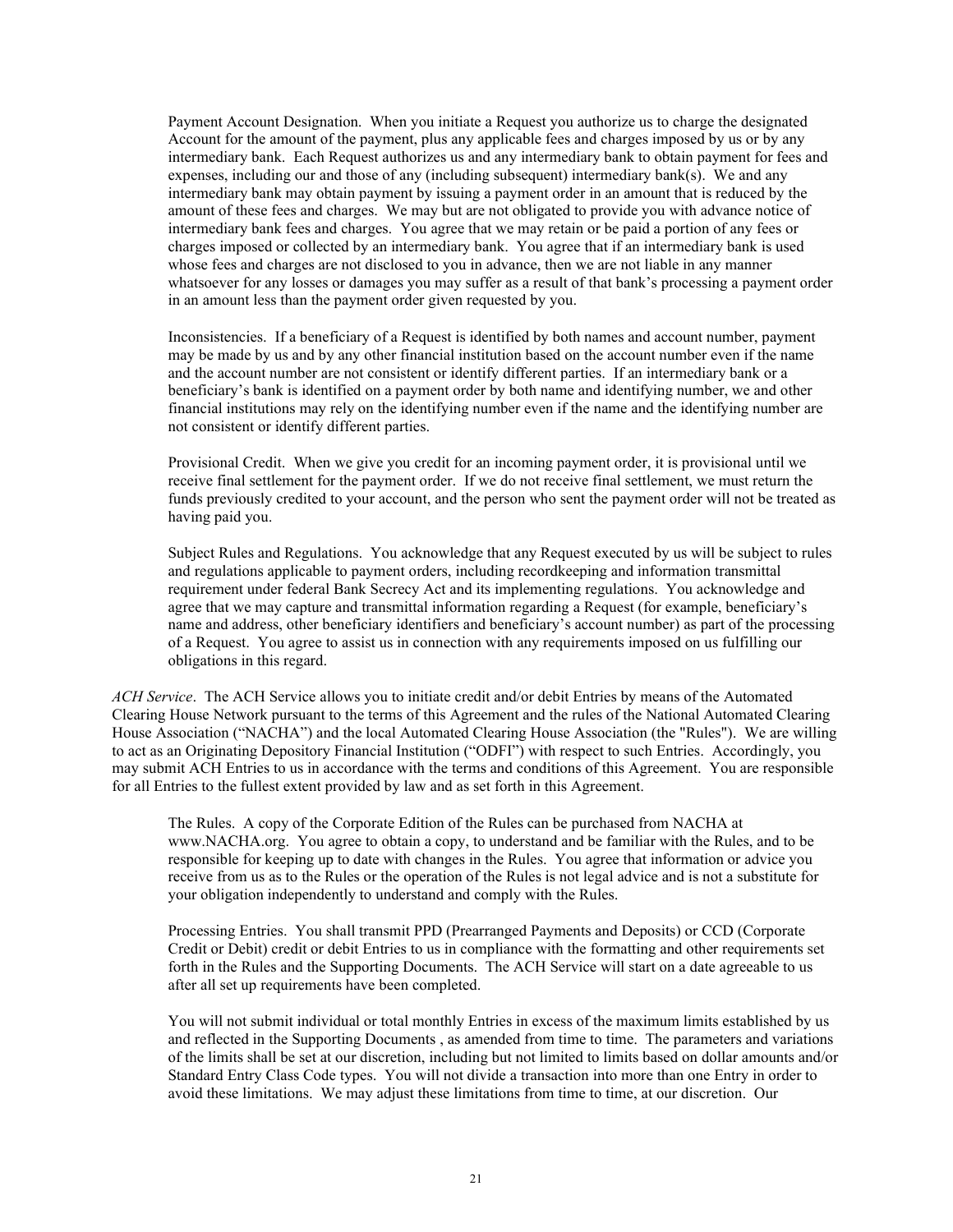processing of Entries in an amount greater than the established limit(s) shall not be deemed a waiver of this provision. We may cease processing Entries in a greater amount at any time without prior notice.

You may not originate Entries using Standard Entry Class Codes other than CCD or PPD without prior notice to and written approval from us. We may require you to submit an application in form and content acceptable to us, and your execution of supplemental schedules, agreements and other documents as we may require, as a condition precedent to your use of other Standard Entry Class Codes. By way of example, the foregoing restrictions and requirements may apply to your use of ARC, RCK, BOC, POP, WEB, IAT or TEL Standard Entry Class Codes, or if you are engaging in cross-border (International) transactions. We may block unapproved use of a Standard Entry Class Code or an unapproved crossborder transaction.

Except as provided below for On-Us Entries, we shall: (i) process Entries received from you to conform with the file specifications set forth in Rules, (ii) transmit such Entries as an ODFI to an ACH Operator selected by us in our sole discretion ("ACH Operator"), and (iii) settle for such Entries as provided in the Rules. We shall transmit or complete the necessary authorizations for ACH Entries by the deadline of the ACH Operator, one business day prior to the Effective Entry Date shown in such Entries, provided: (a) such Entries are received by our related cut-off time on a business day, (b) the Effective Entry Date is at least two business days after such business day, and (c) the ACH Operator is open for business on such business day. Entries shall be deemed received by us when the transmission and compliance with any related security procedure is completed. If any of the requirements of this paragraph are not met, we may use reasonable efforts to transmit such Entries to the ACH by the next deadline of the ACH Operator which is a business day and a day on which the ACH Operator is open for business.

On-Us Entries. In the case of an Entry received for credit to an account maintained with us (an "On-Us Entry"), we shall credit the Receiver's account in the amount of such Entry on the Effective Entry Date contained in such Entry, provided the requirements set forth in this Agreement are met. If said requirements are not met, we may use reasonable efforts to credit the Receiver's account in the amount of such Entry no later than the next business day following such Effective Entry Date.

Notice of Returned Entries. We will notify you by phone or electronic transmission, including email of the receipt of a returned Entry from the ACH no later than one business day after the business day of receipt. Except for an Entry retransmitted by you in accordance with the requirements of this Agreement, we shall have no obligation to retransmit a returned Entry to the ACH if we have complied with the terms of this Agreement with respect to the original Entry.

Prenotifications. If you choose to originate non-dollar prenotification Entries to verify the accuracy of routing and account numbers, you agree not to initiate live dollar Entries until at least three (3) business days following the Settlement Date of the prenotification Entry. Prenotifications must be provided to us in the format provided in the Rules. If you receive notice that a prenotification has been rejected or returned, you agree to research the problem and make any necessary corrections before transmitting another Entry.

Notifications of Change. We will notify you of all Notifications Of Changes (NOC) received by us relating to Entries transmitted by you by mutually agreeable means, including email, no later than one business day after the business day of receipt. You must make the changes specified in an NOC or corrected NOC: (a) within six business days of receipt or prior to initiating another Entry to the Receiver's account, whichever is later; or (b) as otherwise required in the Rules, if the Rules specify a different time for correction.

Prefunding; Payment. We may designate you as "ACH Prefunding," and we may change your designation to or from ACH Prefunding at any time, with or without cause and at our sole discretion. We will inform you of your designation as ACH Prefunding, and of any change in the designation.

You will pay us, in immediately available funds, an amount equal to the sum of all credit Entries or debit Reversals related to Entry data delivered to us at such time as we may from time to time designate or, if not otherwise designated: (a) if you are not designated ACH Prefunding, no later than two business days prior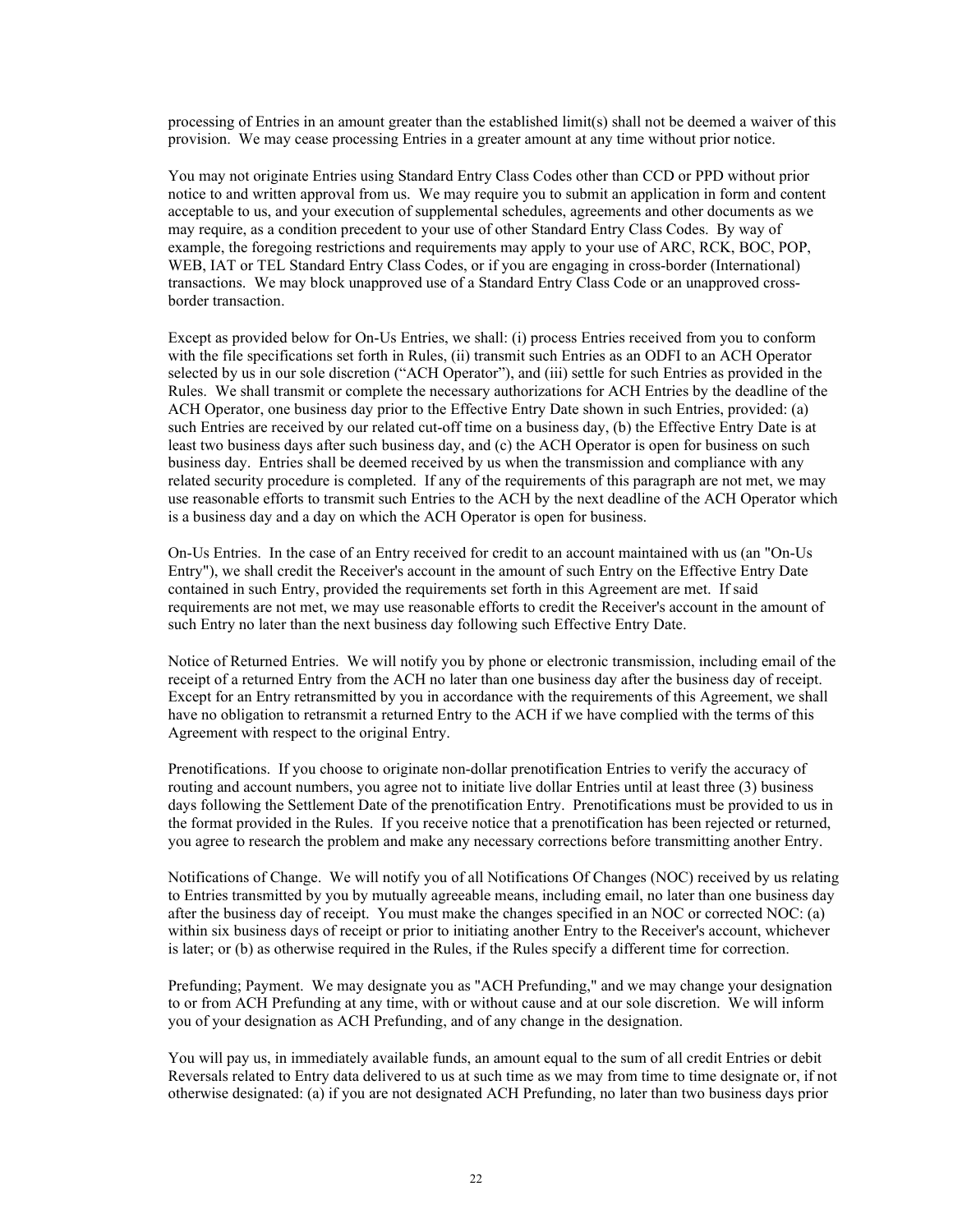to the Effective Entry Date; and (b) if you are designated ACH Prefunding, no later than the date of transmittal of the related Entry data to us or at such other time as we may have established for you.

Inconsistencies. If a Receiver of an Entry is identified by both name and account number, payment may be made by us and by any other financial institution based on the account number even if the name and the account number are not consistent or identify different parties. If an intermediary bank or a beneficiary's bank is identified on a payment order by both name and account number, we and other financial institutions may rely on the account number even if the name and the account number are not consistent or identify different parties.

Provisional Credit. You agree that any payment by us to you for any debit Entry, returned credit Entry or credit Reversal is provisional until we have received final settlement for such Entry. We may delay availability of provisional funds at our discretion. If final settlement is not received, we are entitled to and you agree to pay a refund of the amount credited; and we may charge your account for the amount due. We may refuse to permit the use of any amount credited for a debit Entry or credit Reversal if we believe that there may not be sufficient funds in your account to cover chargeback or return of such Entry or Reversal.

Your Representations and Warranties. In addition to the representations and warranties provided by you under the Agreement, with respect to each and every Entry initiated by you, you represent and warrant to us and agree that:

(A) You shall obtain all consents and authorizations required under the Rules and shall retain such consents and authorizations for two years after they expire and other documents related to Entries for a period of six years. Without limiting the foregoing, each person as the Receiver of an Entry received by us from you has authorized the initiation of such Entry, and the crediting or debiting of its account in the amount and on the Effective Entry Date shown on such Entry. You will provide us with a copy of such authorization whenever requested to do so within five business days. Such authorization is operative at the time of transmittal or crediting / debiting by us as provided herein;

(B) Entries transmitted to us by you are limited to those types of credit or debit Entries set forth in this Agreement;

(C) If the amount of a debit Entry to a Receiver's account varies in amount from the previous debit Entry relating to the same authorization or preauthorized amount, you will, at least ten days before the Effective Entry Date of such debit Entry, send the Receiver written notice of the amount of such debit Entry and its Effective Entry Date, unless the Receiver has previously been notified of Receiver's right to receive such notice and Receiver has elected to receive such notice only when the debit Entry does not fall within a specified range of amounts or varies from the most recent debit Entry by an agreed amount;

(D) If any change is made by you in the scheduled Effective Entry Date of one or more debit Entries, you will, at least seven days before the Effective Entry Date of the first such debit Entry to be affected by such change, send the Receiver a written notice of the new Effective Entry Date(s) of such Entry or Entries;

(E) You shall be bound by and comply with the Rules as in effect from time to time, including, without limitation, the treatment of a payment of an Entry by the Receiving Depository Financial Institution ("RDFI") to the Receiver as provisional until receipt by the RDFI of final settlement for such Entry;

(F) You specifically acknowledge that you have received notice of the Rule regarding provisional payment and of the fact that, if such settlement is not received, the RDFI shall be entitled to a refund from the Receiver of the amount credited and you shall not be deemed to have paid the Receiver the amount of the Entry;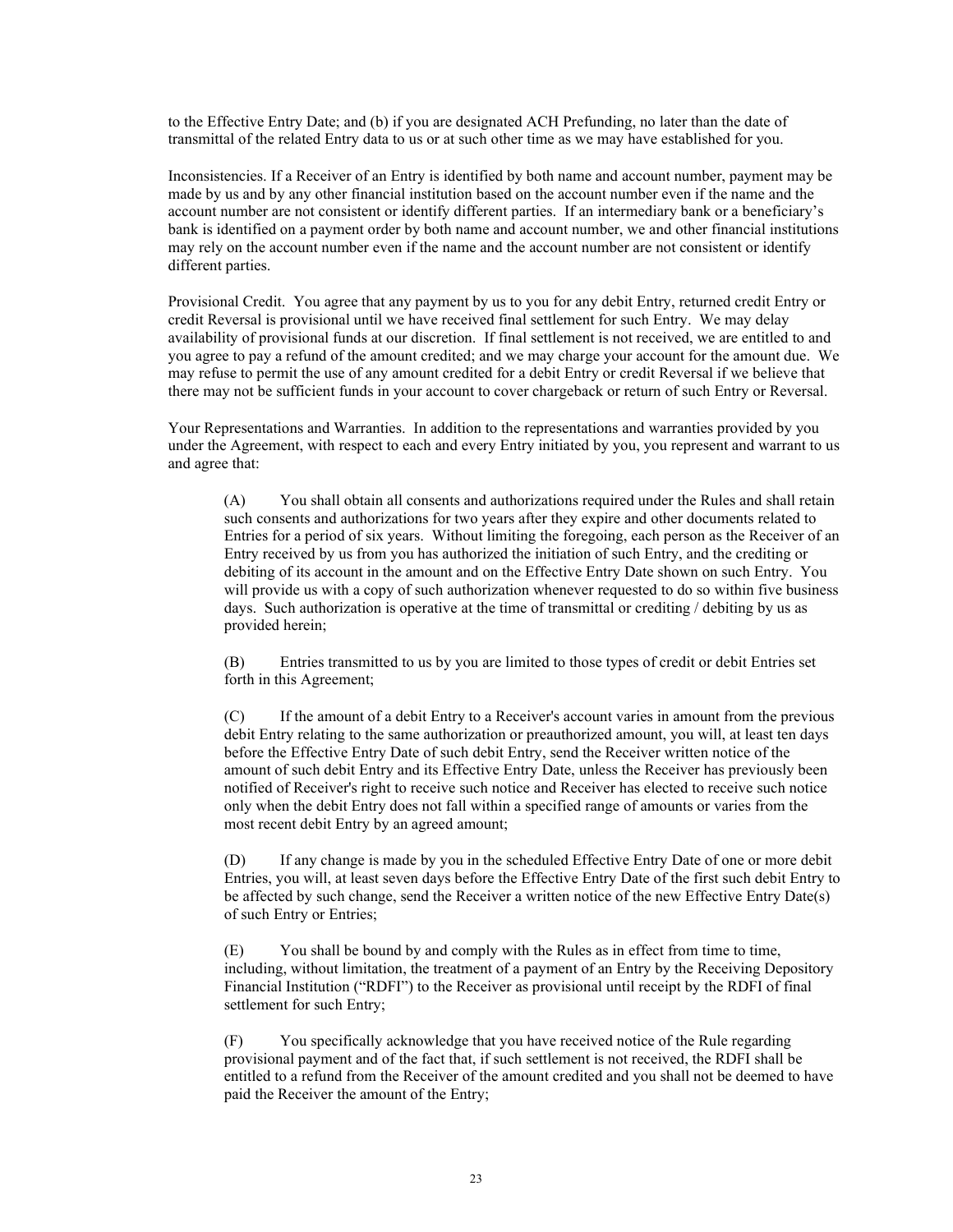(G) You will not use the ACH Service to collect: (i) payments for goods or services sold by third parties; (ii) payments relating to adult entertainment, gambling services, or child pornography; (iii) obligations owning to third parties; or (iv) obligations related to cash advances by you;

(H) You hereby make the same representations and warranties to us with respect to Entries sent by us to an ACH Operator upon your authorization as we are deemed to make under the Rules, and we shall have no responsibility with respect to matters so represented and warranted by you; and

(I) Except as previously disclosed in writing by you to us: (i) you is not a "money-services business" (as defined at 31 CFR 103.11(uu) or successor regulation) and are not subject to any state license requirements applicable to a money-services business, banks, broker-dealers or other financial institutions; and (ii) no Entry data is submitted by you on behalf of, or as agent, service bureau or processor for another. By way of example, you will not submit debit Entries that result from a sale of goods or services by a third party to the Receiver.

You agree to indemnify us against any loss, liability or expense (including attorney's fees and expenses) resulting from or arising out of any breach of any of the foregoing representations or agreements.

Retention. In addition to any retention obligations of yours under this Agreement, you agree to retain and make readily available to us on request all information necessary to remake any files of Entries for ten business days following the Settlement Date.

Audit. In addition to the audit commitments provided under the Agreement, if transactions you conducts involve some use of the Internet, then you agree to conduct an internal security audit at least annually to ensure that the financial information obtained from Receivers is protected by security practices and procedures ("security audit") that include, at a minimum, adequate levels of: (i) physical security to protect against theft, tampering, or damage; (ii) personnel and access controls to protect against unauthorized access and use; (iii) network security to ensure secure capture, storage, and distribution of financial information; and (iv)any other items identified in the Operating Guidelines of the Rules. Upon our request, you agree to have an external security audit conducted within sixty (60) days of the request. The external security audit will include the same items described in this paragraph for an internal security audit. You agree to provide us with a copy of each internal and external audit report, as applicable, in a format acceptable to us within (30) days from the completion of the audit.

Without limiting the foregoing, you specifically agree to establish data security policies, procedures and systems as required by the Rules. This requires you to:

- Protect the confidentiality and integrity of Protected Information;
- Protect against anticipated threats or hazards to the security or integrity of Protected Information until its destruction; and
- Protect against unauthorized use of Protected Information that could result in substantial harm to a natural person.

Such policies, procedures, and systems must include controls that comply with applicable regulatory guidance on access to all systems used by you to initiate, process and store Entries. NACHA defines Protected Information as the nonpublic personal information, including financial information, of a natural person used to create or contained within an Entry and any related Addenda record.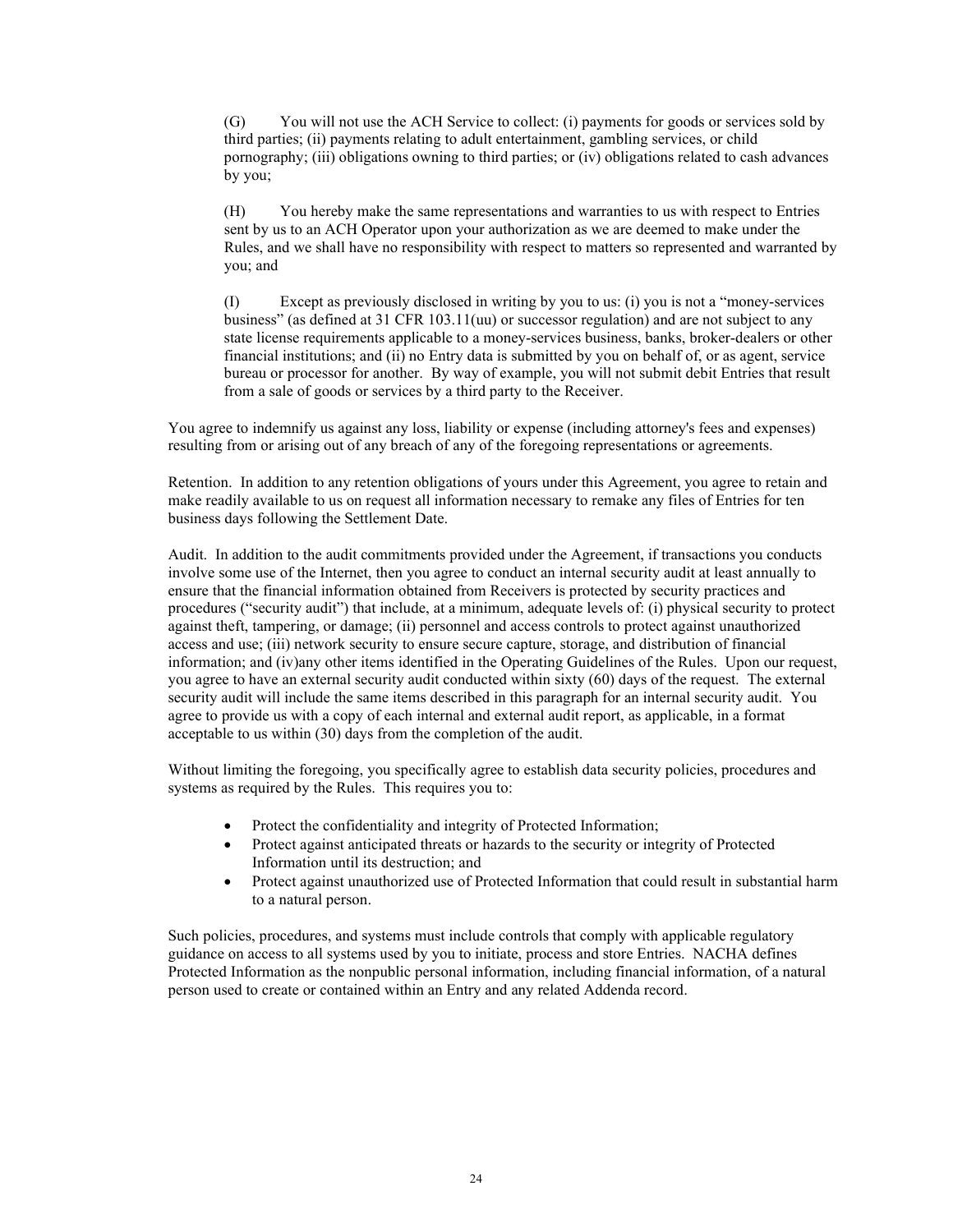### **Provisions Specific to Consumer Accounts**

**THE FOLLOWING PROVISIONS CONTAIN IMPORTANT CONSUMER DISCLOSURES UNDER THE EFTA.** The following provisions only apply to consumer accounts as defined under this Agreement and are not intended to confer any rights or benefits to commercial accounts.

#### *Preauthorized Payments*.

Right to Stop Payment and Procedure For Doing So. If you have told us in advance to make regular electronic payments out of your Account, you can stop any of these payments. Here's how:

You may follow the directions provided in the Services, to stop the payment through the Services, or

Call us at #888.375.8627;

or write us at : Plumas Bank 35 S. Lindan Avenue Quincy, CA 95971

in time for us to receive your request 3 business days or more before the payment is scheduled to be made. If you call, we may also require you to put your request in writing and get it to us within 14 days after you call. We will charge you a fee for each stop payment order you give. Refer to the Service Fees and Charges Section of this Agreement for fee details. A separate process will apply to the extent you wish to initiate check stop payment requests through the Services. Refer to "Check Stop Payment Services," above, for further details.

Notice of Varying Amounts. If these regular payments may vary in amount, the person you are going to pay will tell you, 10 days before each payment, when it will be made and how much it will be. (You may choose instead to get this notice only when the payment would differ by more than a certain amount from the previous payment, or when the amount would fall outside certain limits that you set).

Liability for Failure to Stop Payment of Preauthorized Transfer. If you order us to stop one of these electronic payments 3 business days or more before the transfer is scheduled to be made, and we do not do so, we will be liable for your losses or damages.

*Consumer Liability*. Tell us AT ONCE if you believe any part of your Security Code, including your password, has been lost or stolen, or if you believe that an electronic fund transfer has been made without your permission using information from your check. Telephoning is the best way of keeping your possible losses down. You could lose all the money in your account (plus your maximum overdraft line of credit, as applicable).

If you tell us within 2 business days after you learn of the loss or theft of any part of your Security Code, including your password, you can lose no more than \$50 if someone used your Security Code without your permission.

If you do NOT tell us within 2 business days after you learn of the loss or theft of any part of your Security Code, including your password, and we can prove that we could have stopped someone from using the Security Code without your permission if you had told us, you could lose as much as \$500.

Also, if your statement shows transfers that you did not make, including those made by card, code or other means, tell us at once. If you do not tell us within 60 days after the statement was mailed to you, you may not get back any funds you lost after the 60 days if we can prove that we could have stopped someone from taking said funds if you informed us in time. If a good reason (such as a long trip or a hospital stay), kept you from telling us, we will extend the time periods.